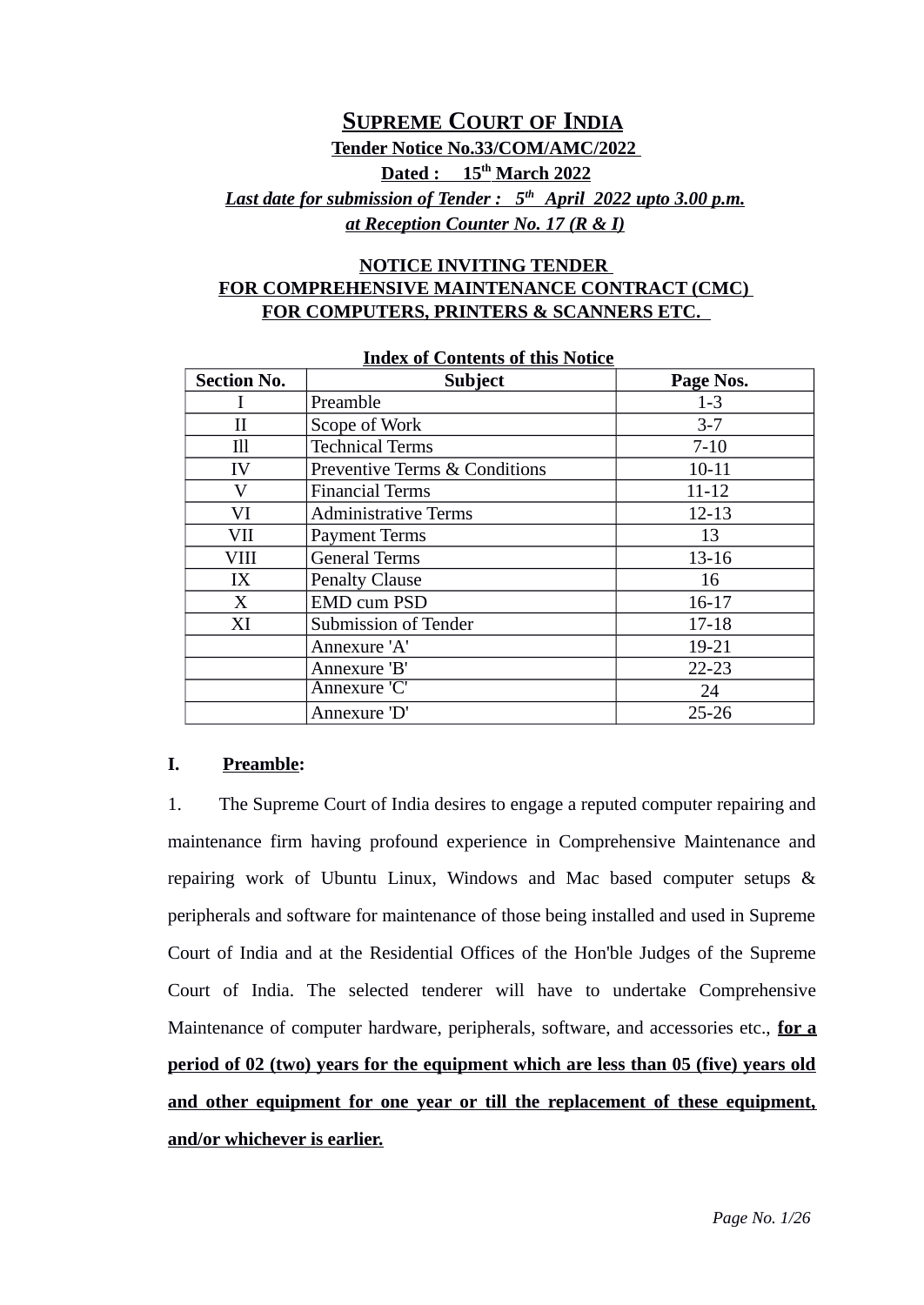Details of equipment are appended herein-below. The quantity of the items may increase or decrease at the time of awarding the CMC contract.

| SI.<br>No.               | Details of equipment for maintenance                                 | <b>Year of</b><br><b>Purchase</b> | Nos. of<br>equipment | <b>Present status</b> | <b>Remarks</b> |
|--------------------------|----------------------------------------------------------------------|-----------------------------------|----------------------|-----------------------|----------------|
|                          | HP Desktop Computers                                                 | 2009                              | 250                  | <b>Under CMC</b>      |                |
| 1.                       | Ubuntu Linux/Windows based                                           |                                   |                      |                       |                |
| $\overline{2}$           | HP-2055dn Duplex Laser Printers                                      | $-do-$                            | 200                  | -do-                  |                |
| 3                        | HP-M1522n Multi-Functional Devices                                   | $-do-$                            | 30                   | -do-                  |                |
| $\overline{\mathcal{A}}$ | HP-P1008 Mono Laser Printers                                         | $-do-$                            | 20                   | $-do-$                |                |
| 5                        | <b>HCL Desktop Computers</b><br>Ubuntu Linux / Windows based         | 2012                              | 136                  | $-do-$                |                |
| 6                        | HP-1566 Laser Printers                                               | $-do-$                            | 100                  | $-do-$                |                |
| $\overline{7}$           | HP Scanjet 8270 Scanners                                             | $-do-$                            | 10                   | $-do-$                |                |
| 8                        | DELL Optiplex 3020 Desktop Computers<br>Ubuntu Linux / Windows based | 2015                              | 200                  | -do-                  |                |
| 9                        | Ricoh - SP3600DN Duplex Laser Printers                               | -do-                              | 100                  | $-do-$                |                |
| 10                       | Ricoh - SP310 DN Duplex Laser Printers                               | -do-                              | 50                   | $-do-$                |                |
| 11                       | Ricoh - SP3510 SF Multi-Function<br>Devices                          | $-do-$                            | 11                   | -do-                  |                |
| 12                       | HP-7110 Officejet 7110 Wide Format<br>ePrinter                       | $-do-$                            | 15                   | -do-                  |                |
| 13                       | HP All in One Touch 400 GI Desktop                                   | 2015                              | 02                   | $-do-$                |                |
| 14                       | <b>Information Kiosk</b>                                             | 2015-16                           | 11                   | -do-                  |                |
| 15                       | $Ricoh$ –<br>SP3510<br>SF<br>Multi-Function<br>Devices               | 2016                              | 03                   | -do-                  |                |
| 16                       | HP-1025NW CP PRO Color Printer                                       | 2016-17                           | 03                   | -do-                  |                |
| 17                       | HP-M506dn Duplex Laser Printers                                      | 2017                              | 186                  | -do-                  |                |
| 18                       | HP - M521 DN Multi-Function Printers                                 | $-do-$                            | 50                   | $-do-$                |                |
| 19                       | $HP - SJ 9120$ Scanners                                              | $-do-$                            | 20                   | -do-                  |                |
| 20                       | HP Prodesk 600 G3 Small Form<br><b>Factor Desktop</b>                | -do-                              | 62                   | Warranty expired      |                |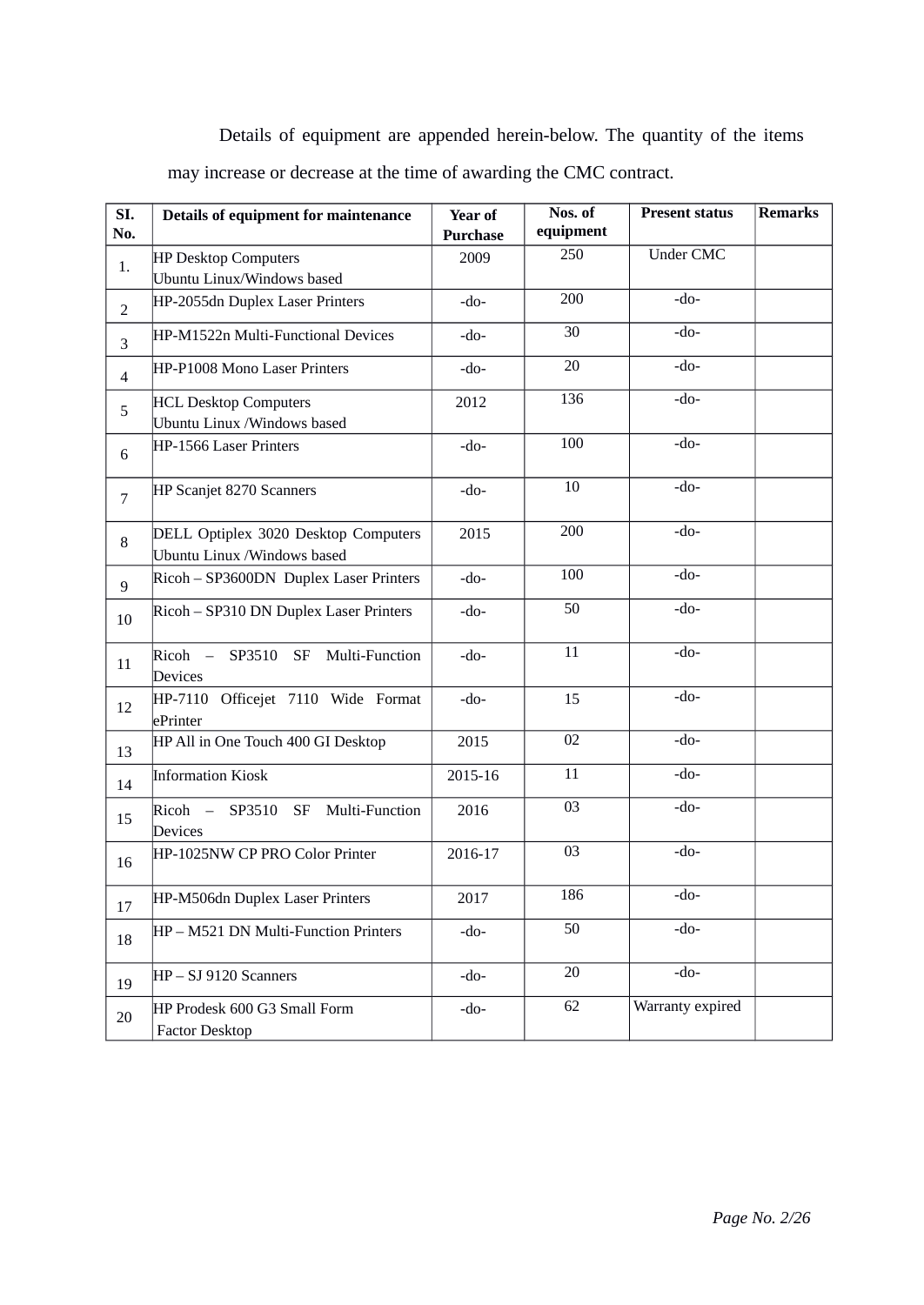| SI. | Details of equipment for maintenance         | <b>Year of</b>  | Nos. of   | <b>Present status</b>                              | <b>Remarks</b>                                        |
|-----|----------------------------------------------|-----------------|-----------|----------------------------------------------------|-------------------------------------------------------|
| No. |                                              | <b>Purchase</b> | equipment |                                                    |                                                       |
| 21  | Ricoh- SPC 440dn Colour Laser Printers       | 2018            | 10        | $-do-$                                             |                                                       |
| 22  | Epson L3150 Printer                          | 2019            | 01        | -do-                                               |                                                       |
| 23  | HP-429FDW Multifunction Device               | 2020            | 02        | $-do-$                                             |                                                       |
| 24  | HP All in One PCs/Desktop (Non Touch)        | 2017            | 708       | Under 5 yrs.<br>warranty up to<br>August 2022      | CMC shall start<br>after expiry of<br>warranty period |
| 25  | Dell All in One Pcs/Desktop (Touch)          | 2017            | 64        | Under 5 yrs.<br>Warranty up to<br>December<br>2022 | $-do-$                                                |
| 26  | <b>WACOM Display Computers</b>               | 2017            | 62        | Under 5 yrs.<br>warranty up to<br>November<br>2022 | $-do-$                                                |
| 27  | HP-M506dn Duplex Laser Printers              | 2019            | 16        | Under 3 yrs.<br>warranty up to<br>Oct 2022         | $-do-$                                                |
| 28  | HP – M521 DN Multi-Function Printers<br>2019 |                 | 12        | -do-                                               | $-do-$                                                |
|     | <b>TOTAL EQUIPMENT</b>                       | 2334            |           |                                                    |                                                       |

Detailed Tender documents can be obtained from Admn. Materials Branch on any working day between **10:30 A.M. to 4:00 P.M.** except Saturday or can be downloaded from website: **[www.sci.gov.in](http://www.sci.gov.in/)** & **[www.eprocure.gov.in](http://www.eprocure.gov.in/)**

2. For selection of the tenderer, sealed tenders are invited for awarding of Comprehensive Maintenance Contract (CMC) for Computers, Printers and Scanners etc. from reputed Computer hardware repairing / software supporting firms who fulfil all criteria and agrees to all terms and conditions as stated in this tender notice.

#### **II. Scope of work/services:**

1. The scope of work covers comprehensive maintenance (including replacement of spare parts) of Client PCs, standalone PCs, their accessories & peripherals, and printers as well as software.

2. The-tenderer (PM) shall provide the support/services consisting of corrective as well as preventive maintenance of Computer Systems/ Peripherals (including Drivers). The *tenderer* shall perform services in a professional manner and in accordance with and up to the standards and to the entire satisfaction of officer-in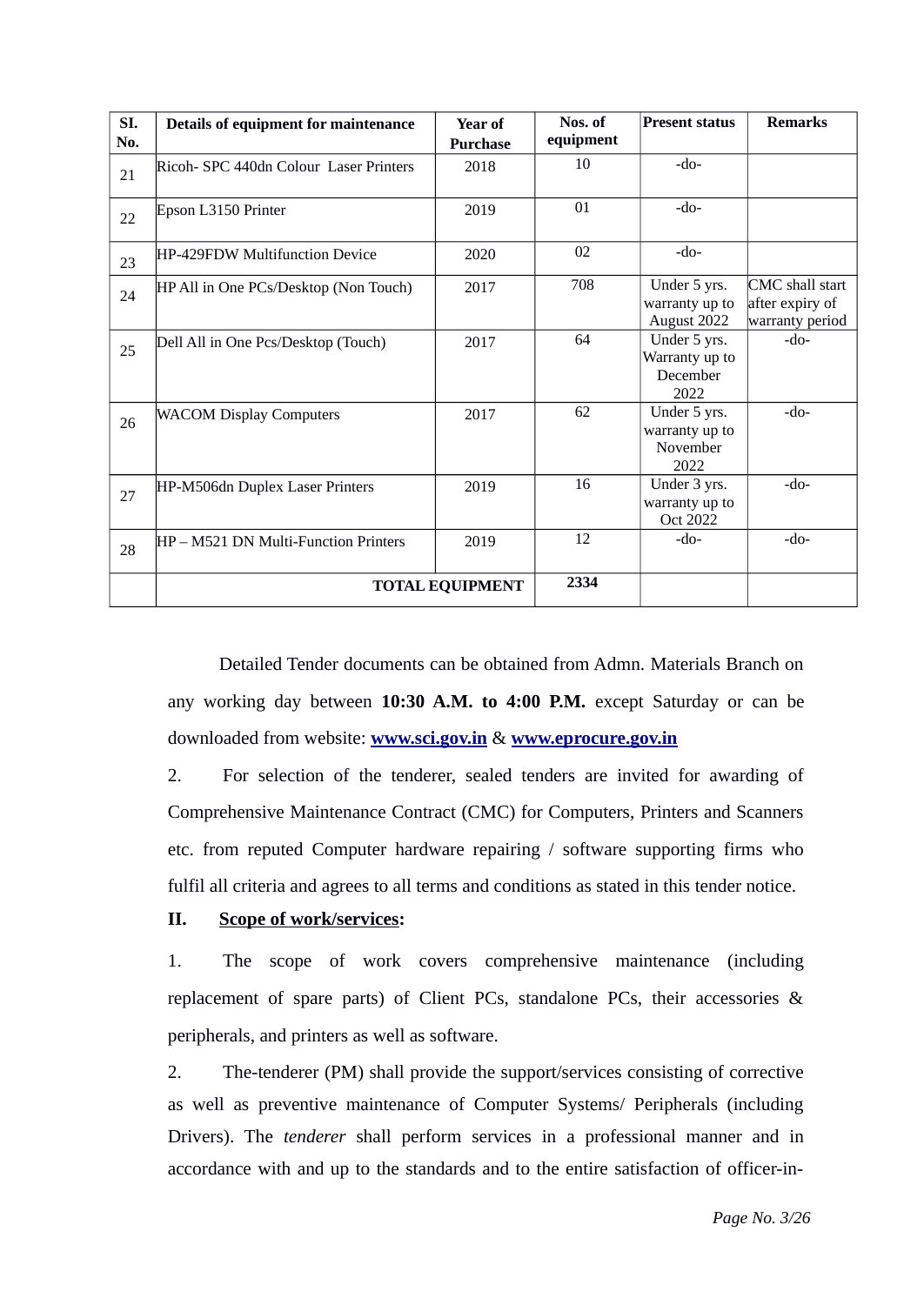charge for the purpose Maintenance services shall consist of preventive and corrective periodical maintenance of *computer* systems hardware for smooth running and to keep the systems & peripherals in good working condition.

3. **The tentative list of equipment** - details of equipment covered under such CMC is annexed herewith at **Annexure "A"**. There may be addition or deletion of equipment in the said list as and when if so required. Payment shall be made for actual available products of as per actual work irrespective of it being in **Annexure 'A'** on quarterly basis upon submission of PM Reports of the equipment. **All the equipment is to be covered under Comprehensive Maintenance Contract which includes repair/replacement of all spare parts, connection cords, installation of devices, drivers etc. Moreover, the tenderer may specify any spare part (s) or circumstances which will not be covered under the CMC along with its cost.**

4. **The bidder may prior to the submission of the bid randomly inspect the computer hardware on 24.03.2022 (Thursday)** in the Registry between **11:00 A.M. to 4:00 P.M.** However, the interested bidder must send an intimation 24 hours in advance than the scheduled date of inspection through **email** at **[claims.tenders@sci.nic.in](mailto:claims.tenders@sci.nic.in)**. Further, no bidder shall be permitted to undertake such an inspection by a team consisting of more than 03 (three) members of each bidder. The contract is to be assigned for all such equipment on **"***as on where is basis***"** without any pre-tender condition and it would be the responsibility of the tenderer to extend the services to all such equipment irrespective of present condition.

5. The tenderer shall be responsible for regular cleaning of all hardware using suitable cleaning material and equipment for preventive and maintenance check-up of system including scanning of virus & recovery of data. Each of the equipment has to be cleaned at least once in three months. A register shall be maintained by the Resident Engineer showing the cleaning of each equipment which shall be produced to the concerned officer duly signed by the user (with the name and designation) certifying the satisfactory service rendered by the tenderer during the said period, for verification before submitting the quarterly bill.

6.The **tenderer must attend to all complaints and resolve issues pertaining to the computer hardware and application software covered** under the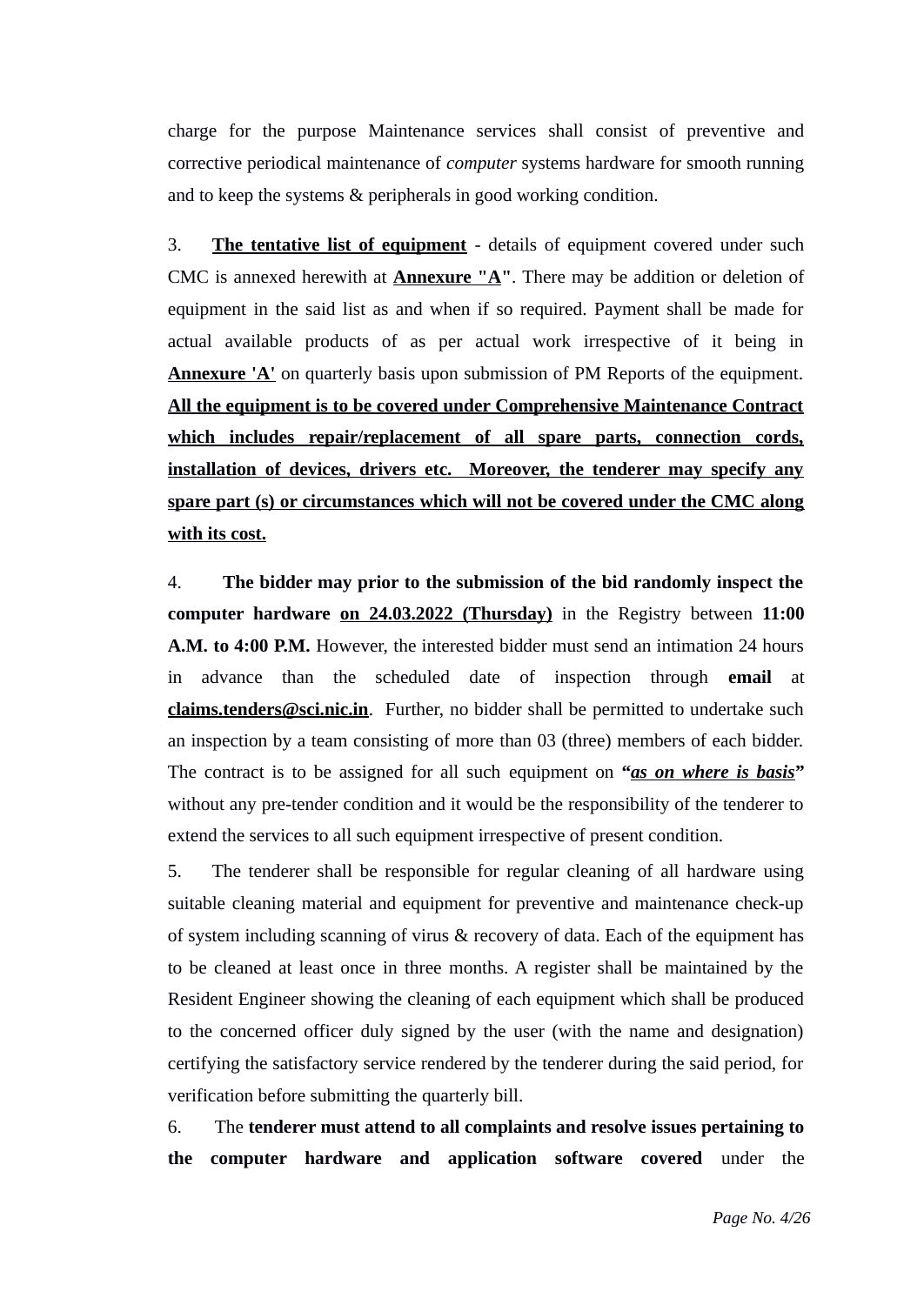comprehensive maintenance (including all spare parts) inclusive of replacement of unserviceable parts **in a timely manner. The parts to be replaced shall be new OEM parts**. Whether defective equipment or components are to be replaced or repaired shall be at the sole discretion of Supreme Court of India. The defective part(s), if removed, from the computer system, hardware, etc. shall always remain the property of Supreme Court of India and the same shall be handed over by the person who undertook such repair to the Branch Officer, Computer Cell against written acknowledgment.

7. **Operating System (OS) Support:** The maintenance contract is comprehensive inclusive of OS support on all the systems covered under it. Any problem related with OS maintenance, reloading of OS with all device drivers, OS upgrade, device drivers, System configuration and network configuration will be attended & rectified by the tenderer.

8. **Anti-Virus Software (AVS) Support:** The maintenance contract includes the anti-virus software support on the systems covered under this contract. Any problem related with System Virus will be attended and rectified by the tenderer. The tenderer will update their anti-virus software as and when required and during preventive maintenance of the systems.

9. The service engineers deployed by the tenderer shall take up any reported fault in the computer hardware, application software, and other computer peripherals within **02 (two) hours** of the same being raised, regardless of such a complaint being made at odd hours and/or during holidays. The complaints raised by the users of the computer hardware, software, peripherals, etc., shall be rectified by the tenderer within **12 (twelve) hours**. The repairs would be carried out on-site itself. However, in case the equipment is not likely to be repaired within **12 (twelve) hours the tenderer would provide a standby system/hardware for the faulty system/hardware until the fault is repaired and the equipment is provided for perfect use at user end."**

10. The tenderer shall maintain the equipment as per OEM' guidelines and shall use only standard / compatible / equivalent components for replacement. The original specification/ characteristics / features of the equipment shall not be changed without prior intimation to the Supreme Court of India.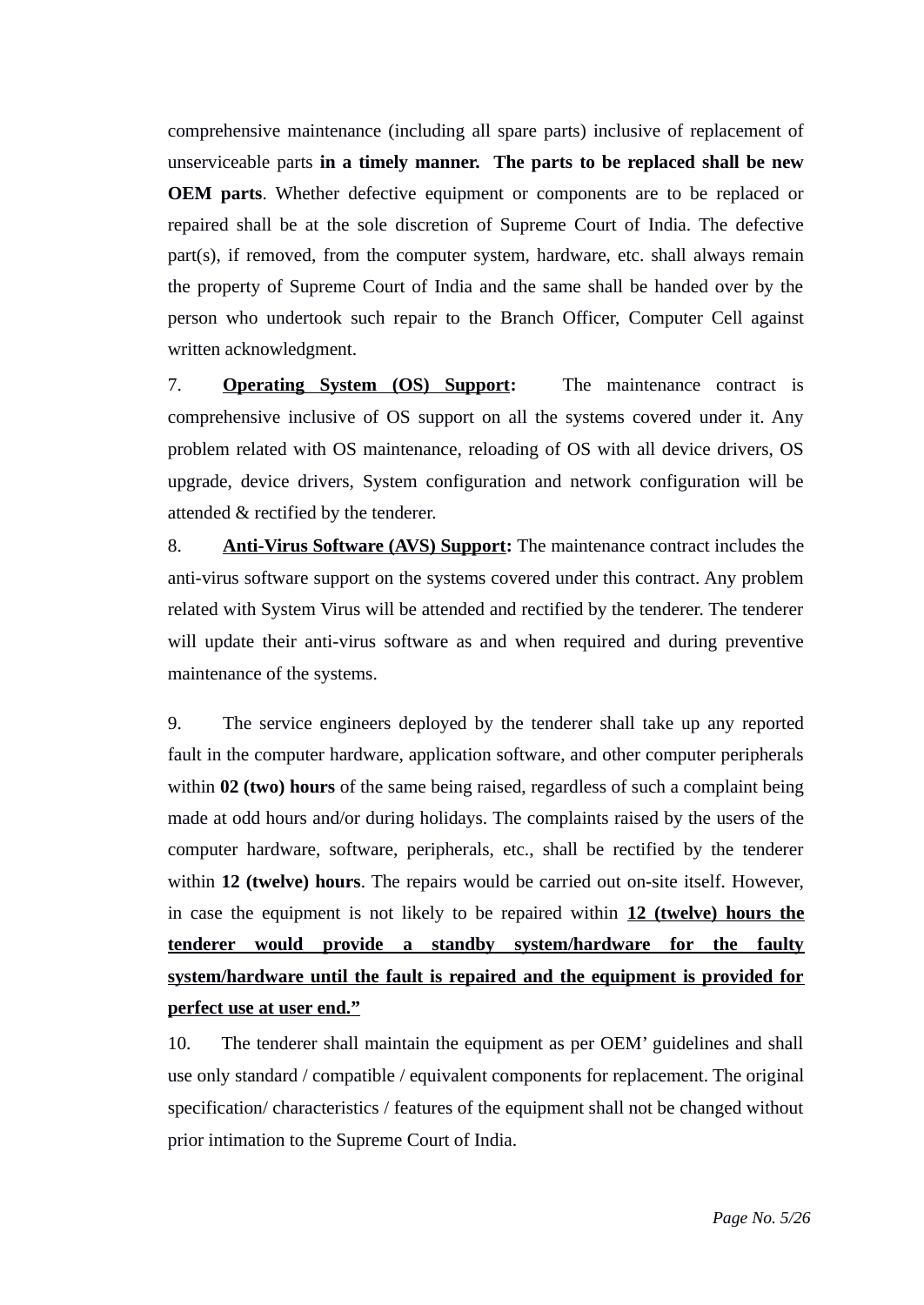11. In case of non-availability of drivers of any machine / equipment (branded one like HP, HCL, Dell etc.) they will be arranged by the tenderer from their original sources or through internet.

12. The tenderer should take care of protecting the user' PCs from any kind of existing/new virus etc. The necessary support for maintaining virus free computer environment and help in upgrading the software / virus detection mechanism would be provided by the tenderer.

13. The Resident Engineers deployed by the tenderer shall maintain a complaint/issue logbook, which shall contain / record of all the complaints made by the users of the computer hardware, software, computer peripherals which shall regularly be shown on demand to the Branch Officer, Computer Cell and/or any Officer(s) nominated by the Supreme Court of India for verification. The Resident Engineers shall maintain softcopy of the complaint/issue log and share the same electronically with the Branch Officer, Computer Cell. The Resident Engineers shall share the issue log of every month without fail on or before the  $4<sup>th</sup>$  day of the following month. The deployed Resident Engineers of the tenderer shall attend all the complaints received immediately as per following schedule:

A) Minor faults should be attended immediately.

B) The tenderer shall be responsible for taking backup data and programmes available in PC, before attending the fault and shall be responsible for reloading the same. The back-up copies are to be returned to the users;

C) Repair and servicing of the equipment shall be carried out at the place where it is installed. If for some reason, it is not possible to carry out the necessary repair at the place where the equipment is installed, prior permission in writing shall be taken before taking the equipment to the workshop of the tenderer and an appropriate stand-by equipment shall be provided before taking any equipment for repairs.

D) The replacement of components shall cover all items of equipment including assemblies, sub-assemblies, all major parts such as LCD/LED Panel (the screen), back light, inverter, rotating mirror, fuser, belt, charging roller, charging wire, paper tray, CMOS batteries, HDD, SMPS, CPU, motherboards, CD-ROM, DVD RTW, VGA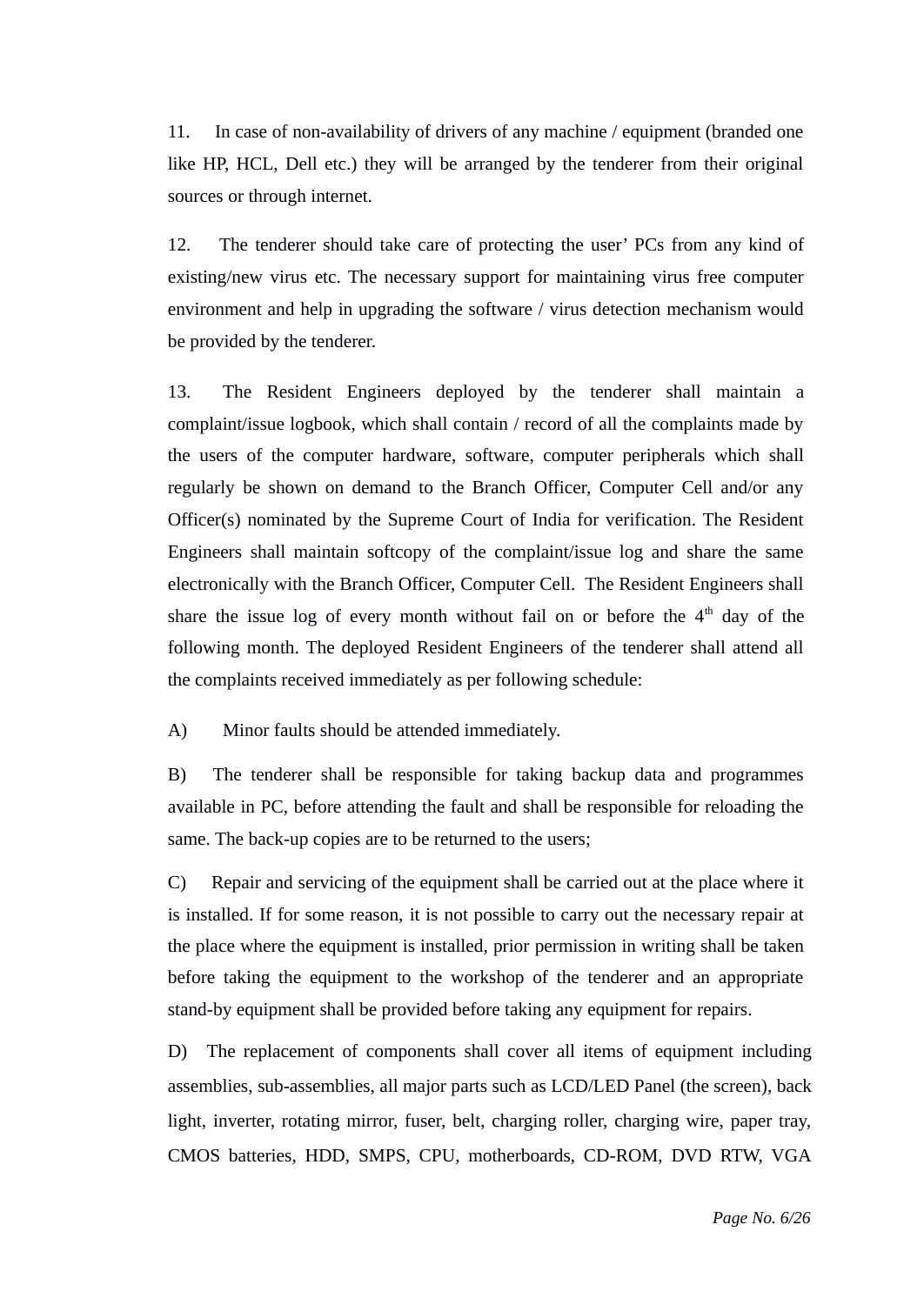cards, sound cards, add-on cards, connectors, cables, speakers, power cables / leads, batteries, modem cards, mouse, keyboard and connecting cables and other such parts, etc. and peripherals. No extra charges shall be paid for above equipment but excluding consumables such as computer stationery, ribbon, paper, ink cartridges.

E) Installation of any peripheral in the existing PCs-like RAM, USB Drive Printer, Scanner, Card Reader etc. The Resident Engineer shall always carry a toolkit while on duty and attending complaints under no circumstance shall a lapse of not carrying the toolkit be accepted by the SCI.

#### F) **The scope of software maintenance covers**:

1) Maintenance of all software already installed in the PCs and peripherals and the software installed at later stages. The following software is in use:

2) UBUNTU 16.04 and above Operating Systems,

3) Windows

4) Anti-virus software,

5) Other software like Page Maker Acrobat Reader, distiller, File signer etc. as and when and if so required.

G) Availability of anti-virus software by the tenderer at site for removal of virus from the PCs and Storage disc.

H) Re-installation of software in use, if required.

I) Data recovery for crashed hard disk drives from specialized firms, all expenditure, in this regard, shall be borne by the tenderer.

J) Providing basic training for proper use of PCs etc. to the users, if required.

The interested firm must have the following credentials and fulfil following criteria:

#### **III. Technical Terms:**

1. The tenderer shall have a minimum annual turnover of ₹ 1 **.00 Crore** *(Rupees One Crore only)* from maintenance contract of computers / printers/ net-work system in each of last three financial years.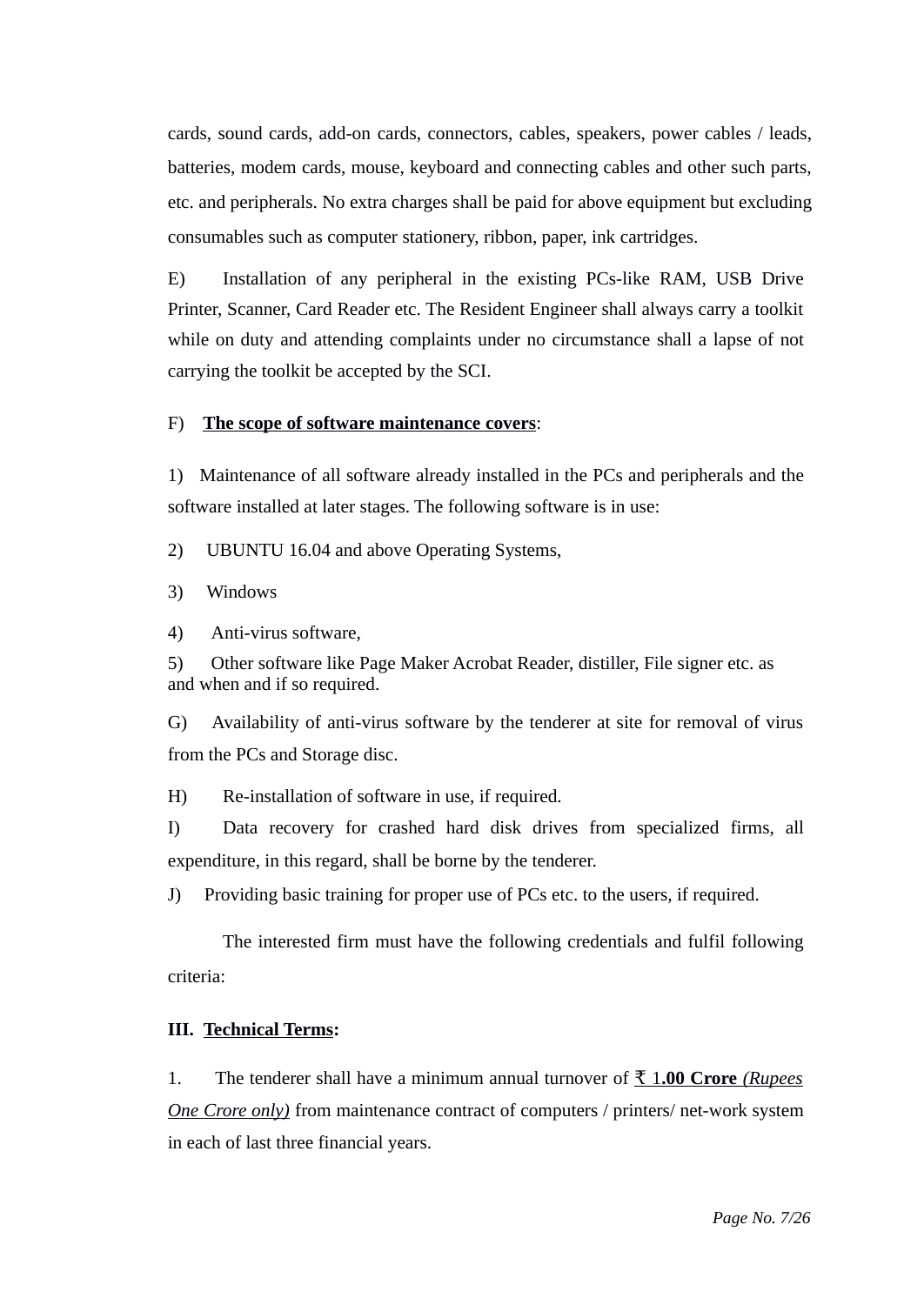2. The tenderer must have previous experience of maintaining hardware and network systems in Government organizations / Public Sector under- takings / large Company.

3. The tenderer should have expertise and infrastructure to provide maintenance of computers and peripherals of various brands/make.

4. The tenderer must have stand-by inventory of LCD/LED monitors, CPU, laser printer, HDD, RAM, mouse, keyboard, etc., which should be kept ready in working condition and disclosed to the officials deputed by the Supreme Court of India for the purpose.

5. The concerned tenderer should be equipped with stock of required quantities of standard quality of spare parts, compatible with the computer set up of the Supreme Court of India. They should be capable of undertaking appropriate arrangements to keep the systems operative.

6. Only the original equipment manufacturer (OEM) parts, shall be used wherever the parts are required to be replaced in the presence of nominated officer of Computer Cell and the replaced part will be handed over to the Supreme Court of India.

7. On expiry of the CMC, the tenderer will have to handover the system/equipment under CMC in perfect working condition to Supreme Court of India failing which it shall be open to Supreme Court to get the equipment repaired from anywhere at the cost and risk of the tenderer and the expenses incurred by Supreme Court in this regard shall be deducted from the security deposit and outstanding dues, if any, of the tenderer. If the amount of security deposit and/or outstanding bills is found inadequate, the balance amount shall be payable by the tenderer to Supreme Court of India, which shall be entitled to recover the same. The decision of Registrar, Supreme Court of India in this regard shall be final and binding upon the tenderer.

8. The tenderer and service engineers must have expertise in preventive onsite maintenance and repair of services of Personal Computers, Network Clients, Laser Printers, Multi-Function Devices, Network Component, and other hardware parts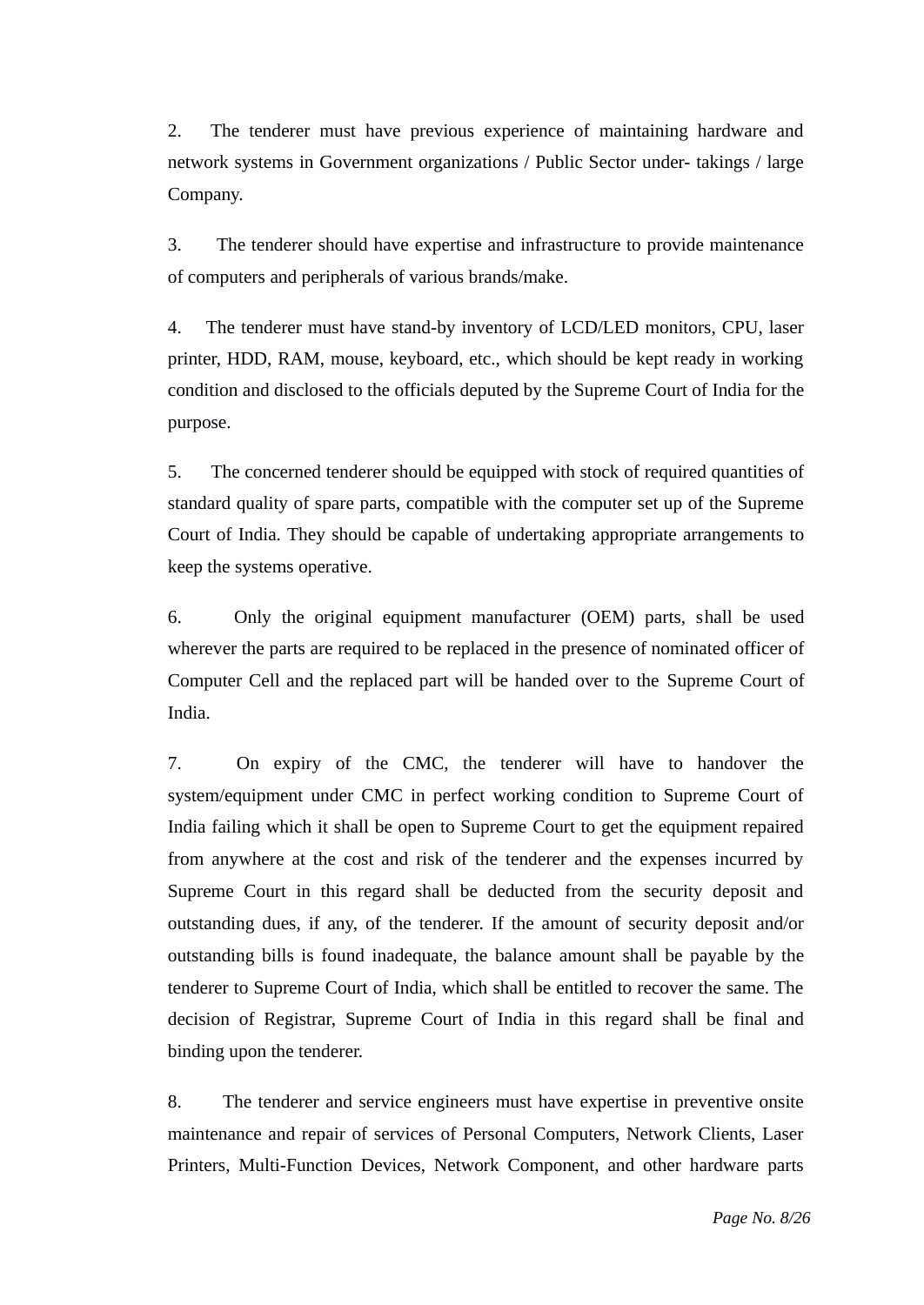and accessories with good communication skills.

9. Details of past experience of providing the maintenance services should be attached. Performance certificates from existing clients must also be attached with the tender documents.

10. The service engineers must have expertise and experienced. The tenderer should undertake that the character and antecedents of each engineers/staff deployed in the Supreme Court have been got verified from the competent authorities and record maintained to this effect and further ensure that all engineers/staff deployed in the premises are duly verified by the Police authorities from time to time in so far as their character and antecedents are concerned.

11. The tenderer must have Microsoft/Novel/Cisco/Ubuntu Linux certified service engineers, having B.E/B. Tech/MCA/PGDCA or equivalent or qualified diploma in computer/electronics with an experience of not less than 3 years in computer hardware as well as software maintenance, on their pay rolls to render their service to Windows/Ubuntu Linux/Mac based network, who shall also be having competence in maintenance of different type, brand and models of Printers. The contractor must have a team of experienced hardware/software engineers, if applicable.

12. Each job performed will be checked before acceptance. If any particular job does not match with the approved specification or found inferior in quality, the rejected job will be done again by the tenderer at its own cost and expense.

13. The tenderer will **provide at least 05 (five) skilled engineers/trouble shooters** as Resident Engineers from **09:30 A.M. to 06:30 P.M.** on all working days who have to follow the calls from users and as may be directed by the officer/staff deputed for the purpose, for doing day to day repairing job. They must report to the Branch Officer, Computer Cell, Supreme Court of India for duties and assignment of tasks. The tenderer will also provide maintenance and repair services even at odd hours at the residence of Hon'ble Judges in case of emergency.

14. The Engineer deputed should have to be paid minimum salary of Rs.25,000/. Registry may call for salary proof from time to time paid to the Engineers.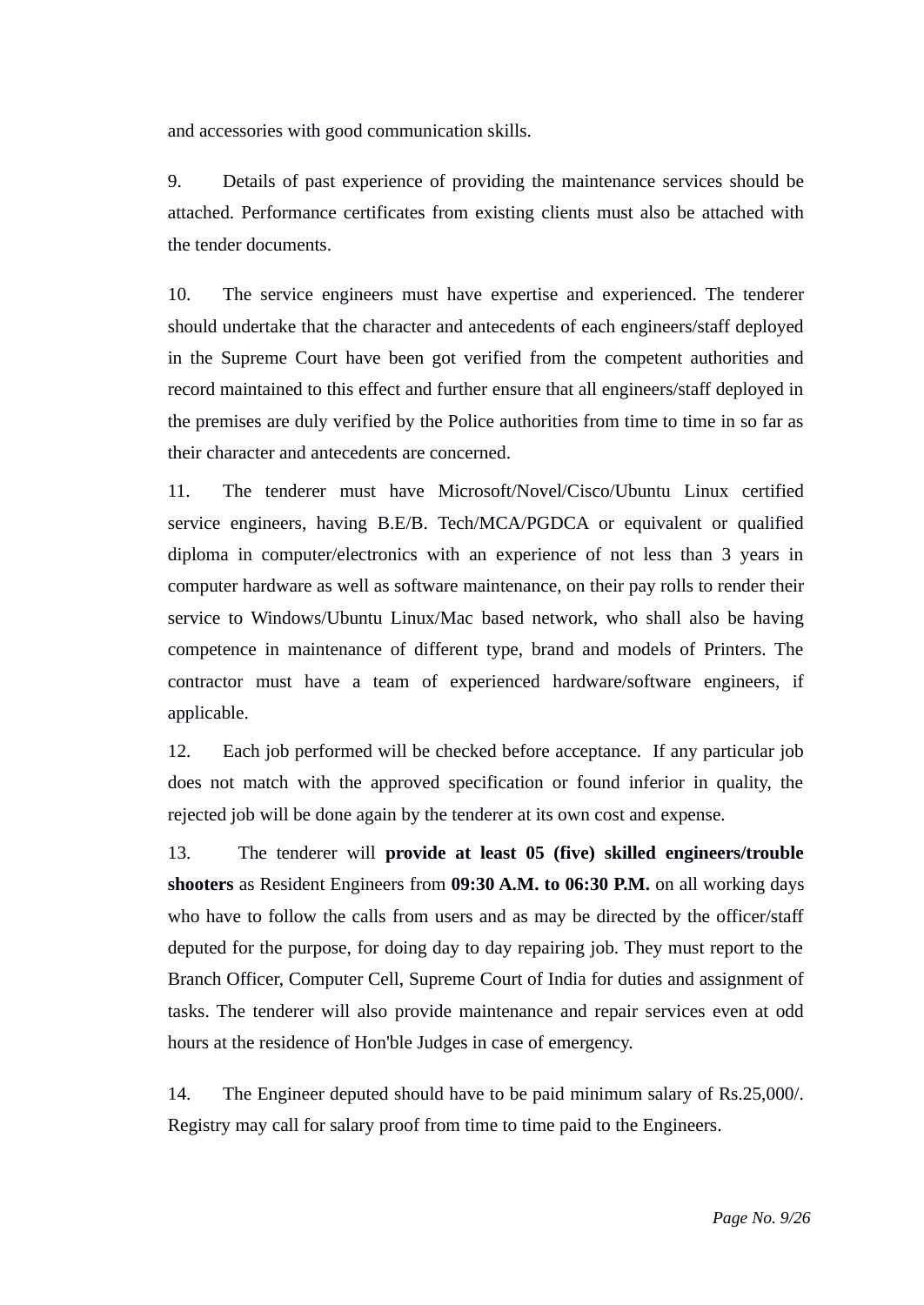15. The tenderer shall also depute additional engineers, if required, to attend the complaint on the same day, without any extra charge.

16. The tenderer has to provide services in Supreme Court premises and at the Residential Offices of Hon'ble Judges of the Supreme Court of India and Senior Officers at different locations in New Delhi, therefore, the engineers should have their own mode of transport and be equipped with mobile phones, tool kit and other devices at all times while attending Complaints.

17. The tenderer shall have its own set up for *test and* repair of equipment under CMC which will be physically verified by a Committee of Officers of the Supreme Court of *India* before awarding of CMC. In the event of non-satisfaction of the Committee Members, the name of the tenderer shall not be considered despite being either technically capable or lowest bidder. However, the decision of the Competent Authority shall be final.

## **IV. Preventive Terms and Conditions:**

1. The tenderer shall carry *out* preventive maintenance at least once in three months in respect of each of equipment under CMC. A certificate should be obtained by the tenderer from the concerned users *that* the preventive maintenance has been carried out satisfactorily at least once in three months and shall be enclosed along with logbook meant for carrying out preventive maintenance while submitting the quarterly bill of CMC payment. The quartely preventive maintenance report as per proforma mentioned in **'Annexure-D'** from the user would be submitted to the Computer Cell of the Registry.

4. The tenderer must be registered with the requisite authorities as per Law and Rules that may be applicable for such services. They must have valid GST, VAT, Sales Tax, Service Tax registration certificates (Xerox copy to be attached with offer) not only at the time of awarding of the contract but also during the entire duration of the contract. Such original certificates must be produced on demand by the tenderer.

5. The rates may be quoted by the tenderer on comprehensive basis in the *Performa* placed at **Annexure 'A'** in sealed cover for all the equipment i.e. services to be provided for all IT related equipment being used in Supreme Court of India separately.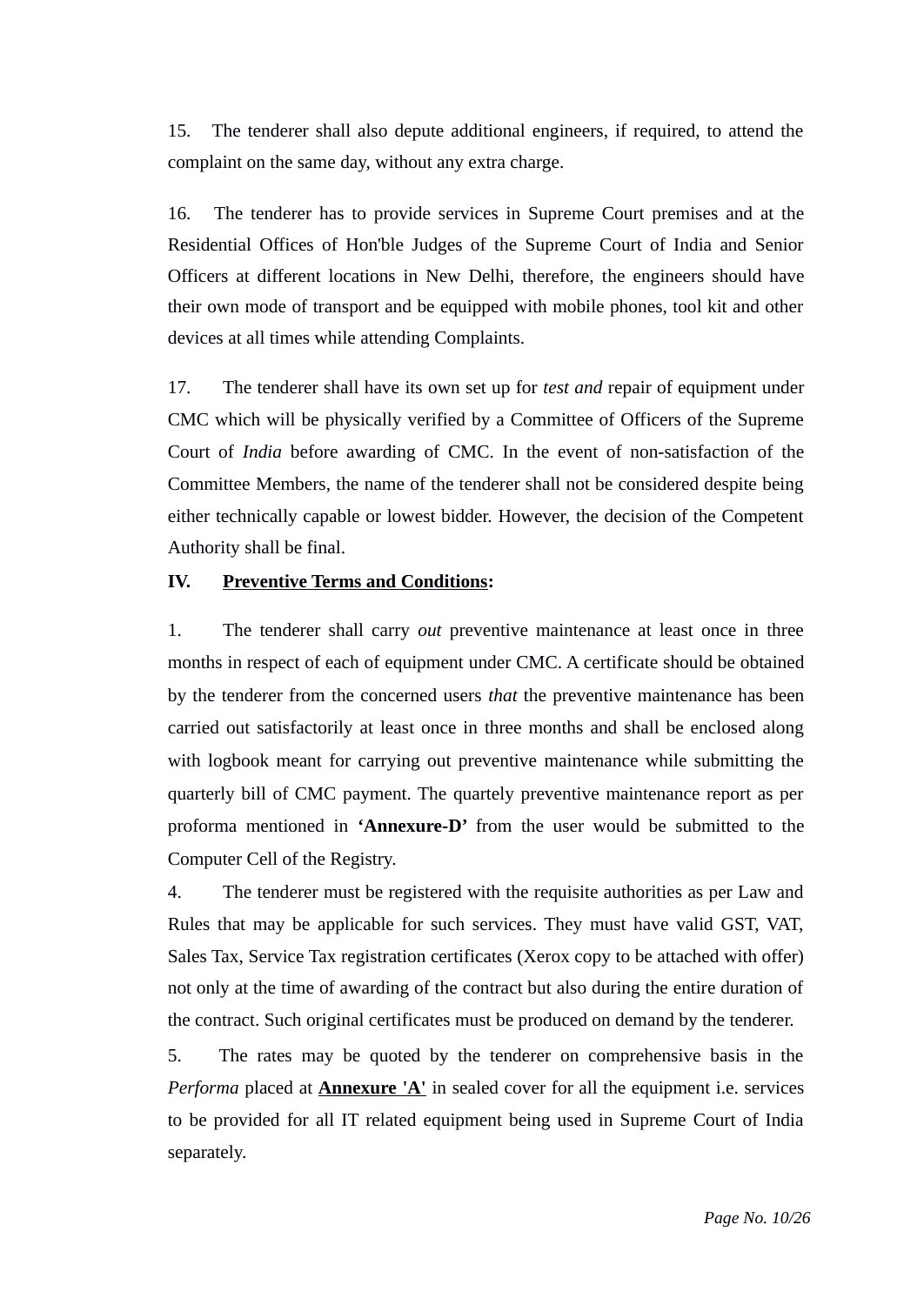6. No advance payment would be made by SCI to the tenderer in any case. However, quarterly payment after satisfactory completion of each quarter would be made. The approved contractor shall submit bill (in triplicate) on completion of each quarter *with satisfactory reports from the users regarding services/ repairs*. In this case, the tenderer will not be allowed to charge any extra amount for repair/replacement, if any. after entering into comprehensive annual maintenance contract.

7. Statutory deductions shall be made as per applicable rules.

## **V. Financial Terms:**

1. Being a comprehensive contract, all liabilities arising out of any fault/replacement of any part etc. will be borne by the tenderer, if not mentioned separately otherwise.

2. No extra charges for replacement and repairing of the parts covered under the CAMC shall be made.

3. CAMC will not include computer stationery like paper/ribbons/laser printer toners/inkjet cartridges etc. However, comprehensive AMC includes all the plastic, rubber equipments, knobs, movable/rotational parts necessary for normal operation of the original equipment. No other charges are payable and the rates shall be net including every charges & tax etc.. there should be no hidden charges.

4. The tenderer must be registered with the requisite authorities as per Law and Rules that may be applicable for such services. They must have GST, VAT, Sales Tax, Service Tax certificate (Xerox copy to be attached with offer) at the time of awarding of the contract, original certificate have to be produced.

5. The rates may be quoted on comprehensive basis in the Performa placed at  **Annexure 'A'**, in sealed cover for all the equipments i.e. services to be provided for all IT related equipments being used in Supreme Court of India separately.

6. No advance payment would be made in any case. However, quarterly payment after satisfactory completion of each quarter would be made. The approved contractor shall submit bill (in triplicate) after completion of every quarter with satisfactory reports from the users regarding services/ repairs.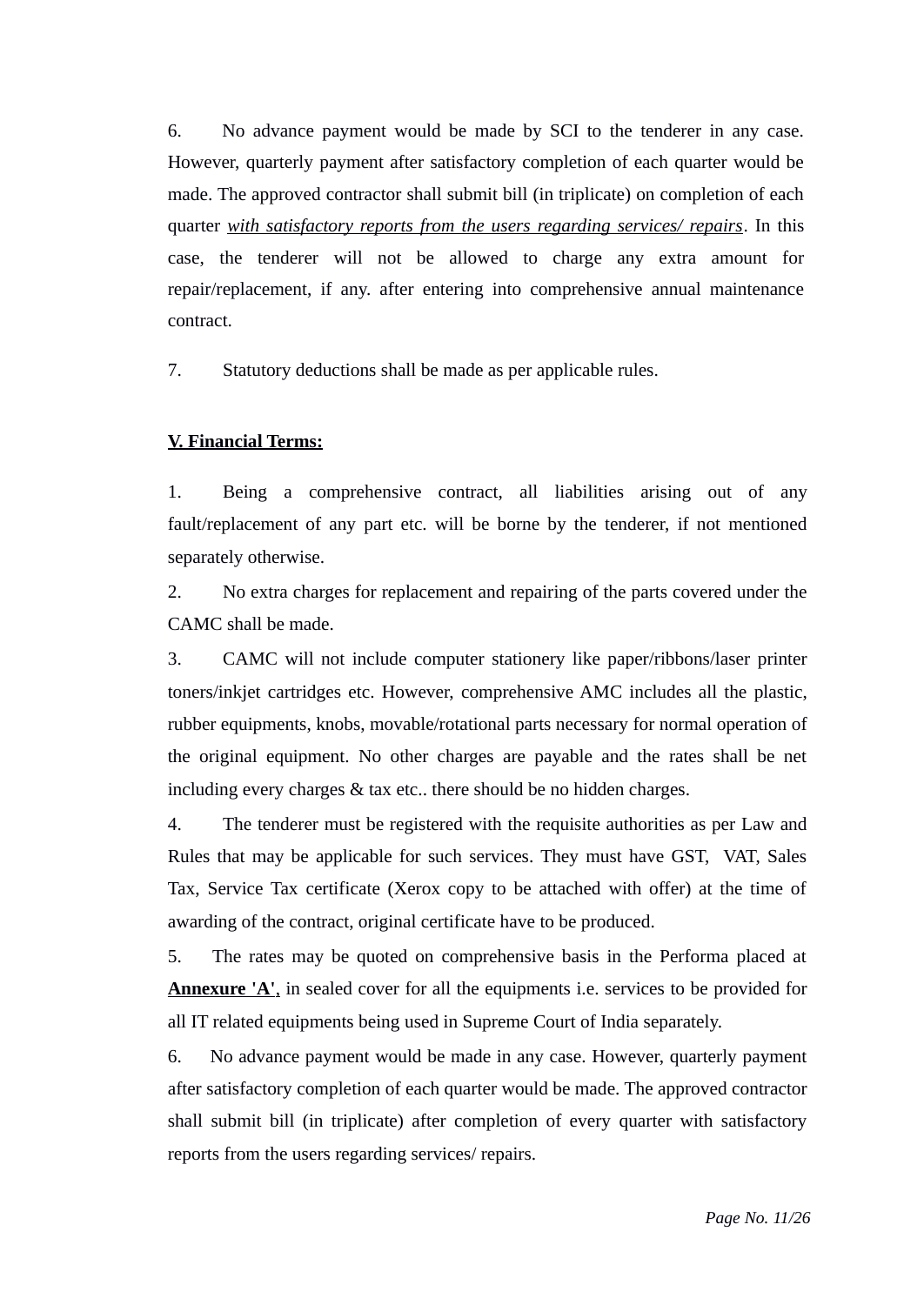7. The tenderer will not be allowed to charge any extra amount for repair/replacement, if any. after entering into comprehensive annual maintenance contract.

8. Statutory deductions shall be made as per applicable rules.

#### **VI. Administrative Terms:**

1. The tenderer should have a proper complaint call registration procedure, follow-up etc. and provide track of all complaints from registration to call clearance: tenderer shall issue a customer service slip after every service visit, clearly indicating the date & time of call by the user Department, date& time of attendance of the fault by the CMC holder, nature of fault observed and whether cleared or not or under further observation; and details of subsequent visit after 2 days of observation, closure of call, clearance of *fault* and any other *relevant* information. The tenderer at the direction of the Supreme Court of India may have to adopt the complaint registration mechanism as developed and deployed.

2. The tenderer shall maintain separate flash cards for the equipment on which repair work is undertaken under the CMC. The tenderer shall also maintain the logs of date and time of the preventive maintenance undertaken on the equipment covered under the CMC and share in advance the fortnightly/monthly schedule of the list of equipment on which the preventive maintenance is to be undertaken. For the sake of clarity, *Preventive maintenance* with virus detection and special cleaning of the Monitor, *printer,* keyboard, mouse etc., from outside with liquid cleaner and inside with air blower shall be carried out on quarterly basis.

3. At each location, tenderer will keep record of machine failure including the nature of failure, date and time of booking the complaint, when the machine was made up and the total down time. This record will be signed by service *engineer* and representative of the Supreme Court of India. Format for keeping this record will be as per the **Annexure-D.** This can be done either through the Complaint Management information System (CMIS) or through complaint register.

4. The tenderer shall provide the *facility* of registration of complaint and fault repair enquiry through the internet.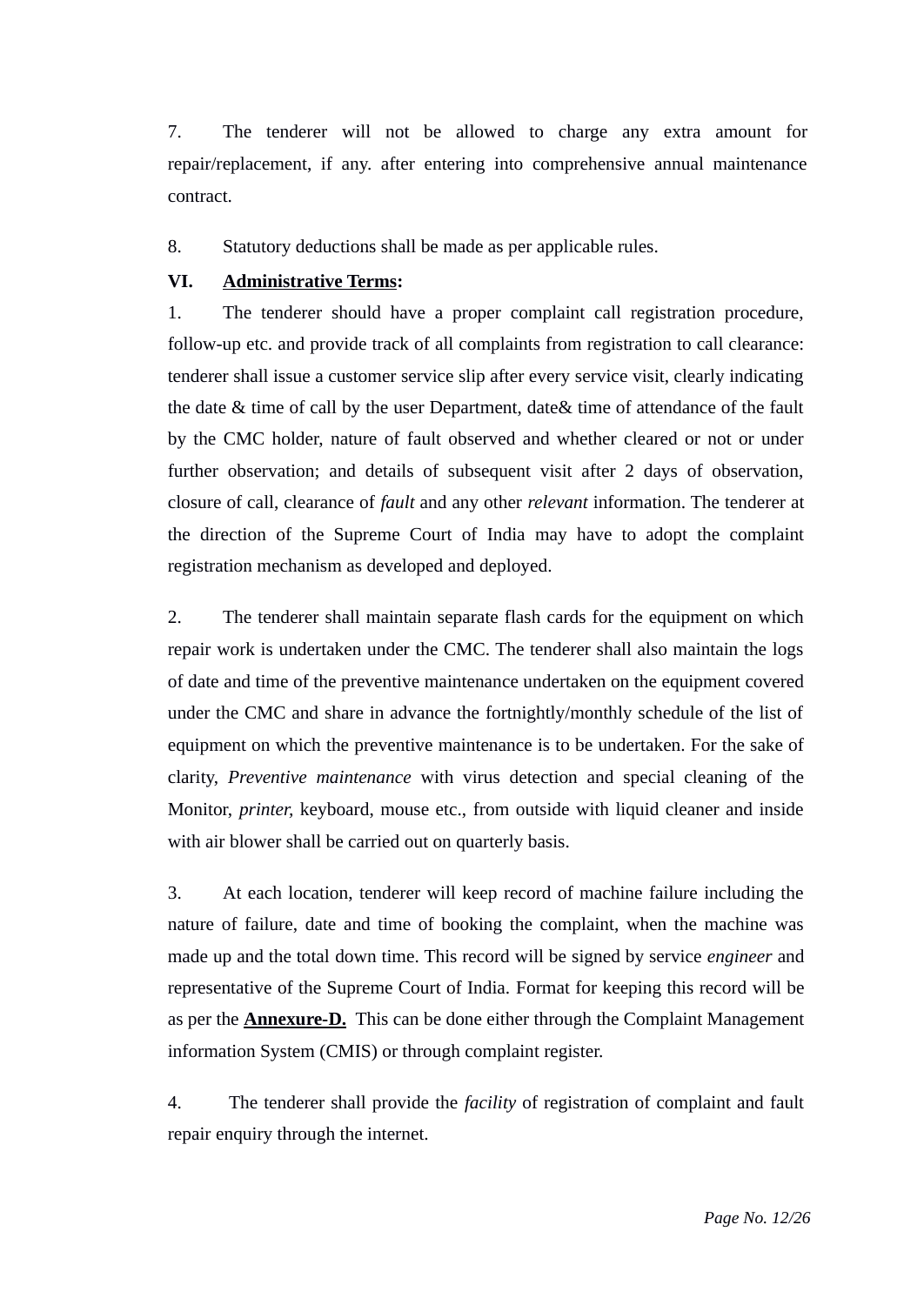5. The Resident Engineers deployed by the tenderer shall mark their daily attendance with the Computer Cell in the designated register or software in use by the Registry of the Supreme Court of India. The Resident Engineers shall also perform other duties, if any, assigned to them.

#### **VII. Payment Terms:**

1. Payment shall be made on quarterly basis at the end of each quarter as per actual work and in respect of only that equipment which have been placed under CMC and undertaken by the tenderer during a particular quarter. Any payment made in excess will have to be refunded by the tenderer to the Supreme Court of India in the event of termination of contract.

2. At the end of each quarter, the tenderer shall submit a bill for quarterly CMC charges along with Preventive Maintenance Reports to be obtained by the tenderer from the concerned users to the effect that the equipment under CMC have performed satisfactorily during the quarter for which CMC charges are claimed. The payment shall be released only after submission of satisfactory performance certificates from the concerned users/Computer Cell during the relevant quarter by the tenderer.

3. Penalty, if any, shall be deducted from any of the payment due to the tenderer.

4. Under no circumstances, the Supreme Court of India can be held liable to pay and release the salaries of Resident Engineers deployed by the tenderer. It shall be the duty of the tenderer to release and make payments of the monthly salary, reimbursements, etc. to the Resident Engineers on or before  $10<sup>th</sup>$  day of the following month. In case of any failure on the part of the Resident Engineers to discharge their duties and functions as per the contract on the ground that the tenderer failed to release and pay their monthly salary, such default shall be brought to the attention of the Competent Authority for appropriate orders and directions.

## **VIII. General Terms:**

1. All the equipment shall be deemed to be handed over to the tenderer in CMC in proper working condition once the contract is entered.

2. The contractor shall be responsible for any loss or damage caused to any of the machines owing to negligence on his part. The contract will be on comprehensive basis inclusive of repairs and replacement of spare parts without extra payment.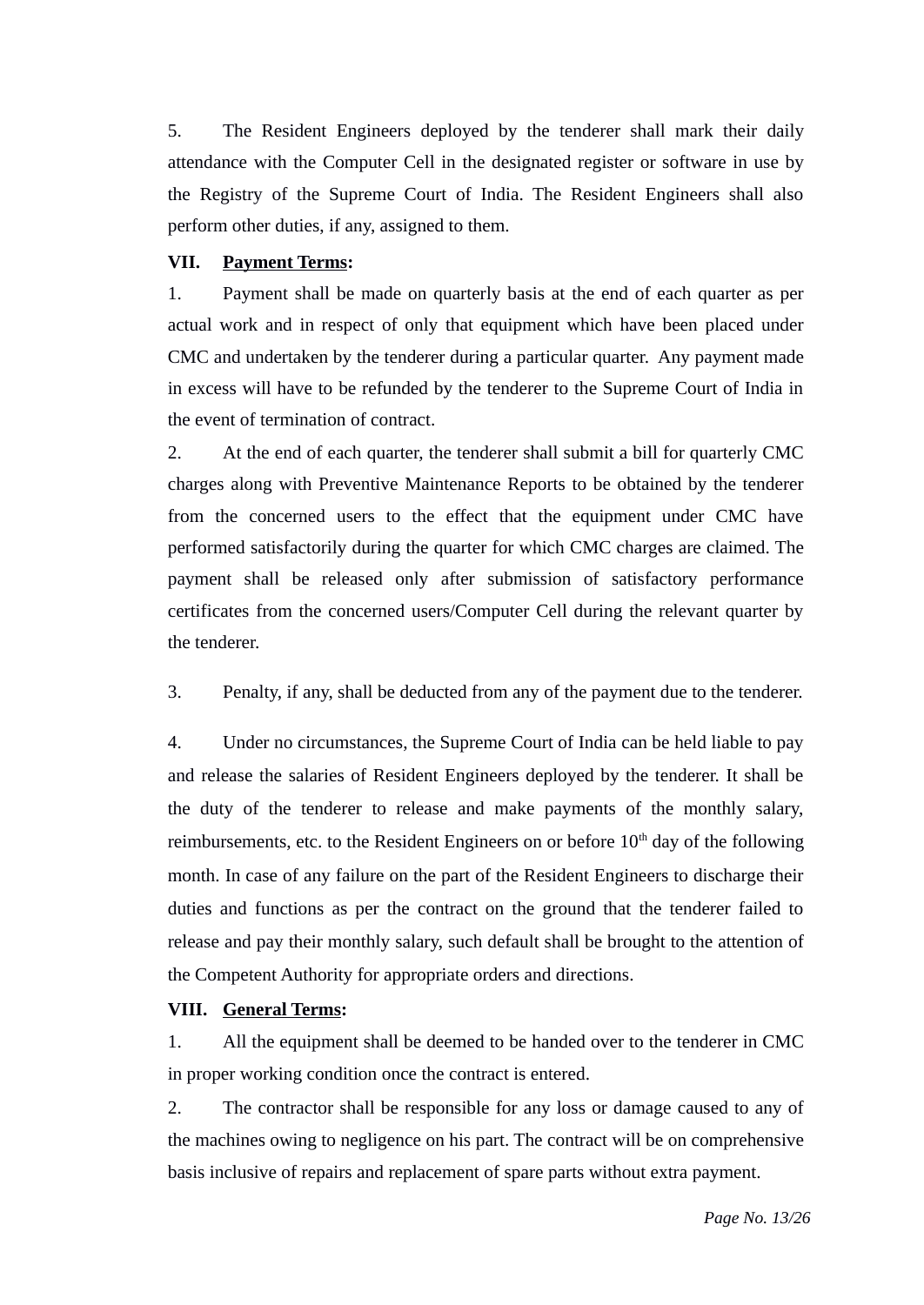3. In case, any item becomes un-serviceable due to obsolescence or because of end of its life-cycle and/or its parts are not available in the market then it will be informed by the tenderer to Supreme Court of India in writing, to consider removal of such items from the list of equipment covered by under CMC and consequentially, proportionate reduction in the CMC amount.

4. The tenderer shall ensure that no damage is caused by its personnel to the hardware or software while undertaking repair or preventive maintenance work to any of the equipment, otherwise the contractor shall be liable to replace the damaged assembly or equipment or software or all of them at its own cost, expense, and further in case of such failure, the tenderer shall have to bear the cost of repair or replacement by any third party selected by the Registry.

5. The contract will be valid and effective **for a period of 02 (two) years for the equipment which are less than 05 (five) years old and other equipment for 01 (one) year or till the replacement of the equipment, whichever is earlier.** The period of CMC will be informed after finalization of the contract. The contract may be extended to computers and peripherals of various brands/make completing the warranty period in future at the same rate and same terms & conditions.

6.It will be open to the Supreme Court of India to extend the term of the agreement on the same terms and conditions for a further period as may be required and if so necessary.

7. In case of the tenderer backing out in midstream without any explicit consent of the Supreme Court of India the expenses / costs incurred by the Supreme Court of India for maintenance of machines for the balance period of this contract by alternative arrangements shall be liable to be recovered from the tenderer.

8. The above act of backing out would automatically debar the tenderer from any further dealing with the Supreme Court of India and the security deposit amount would also be forfeited.

9. The firms should also indicate PAN/TAN number issued by the Income Tax Department/ State/Central Sales Tax Number (legible photocopy to be enclosed). The income tax clearance certificate for the last two years must be attached.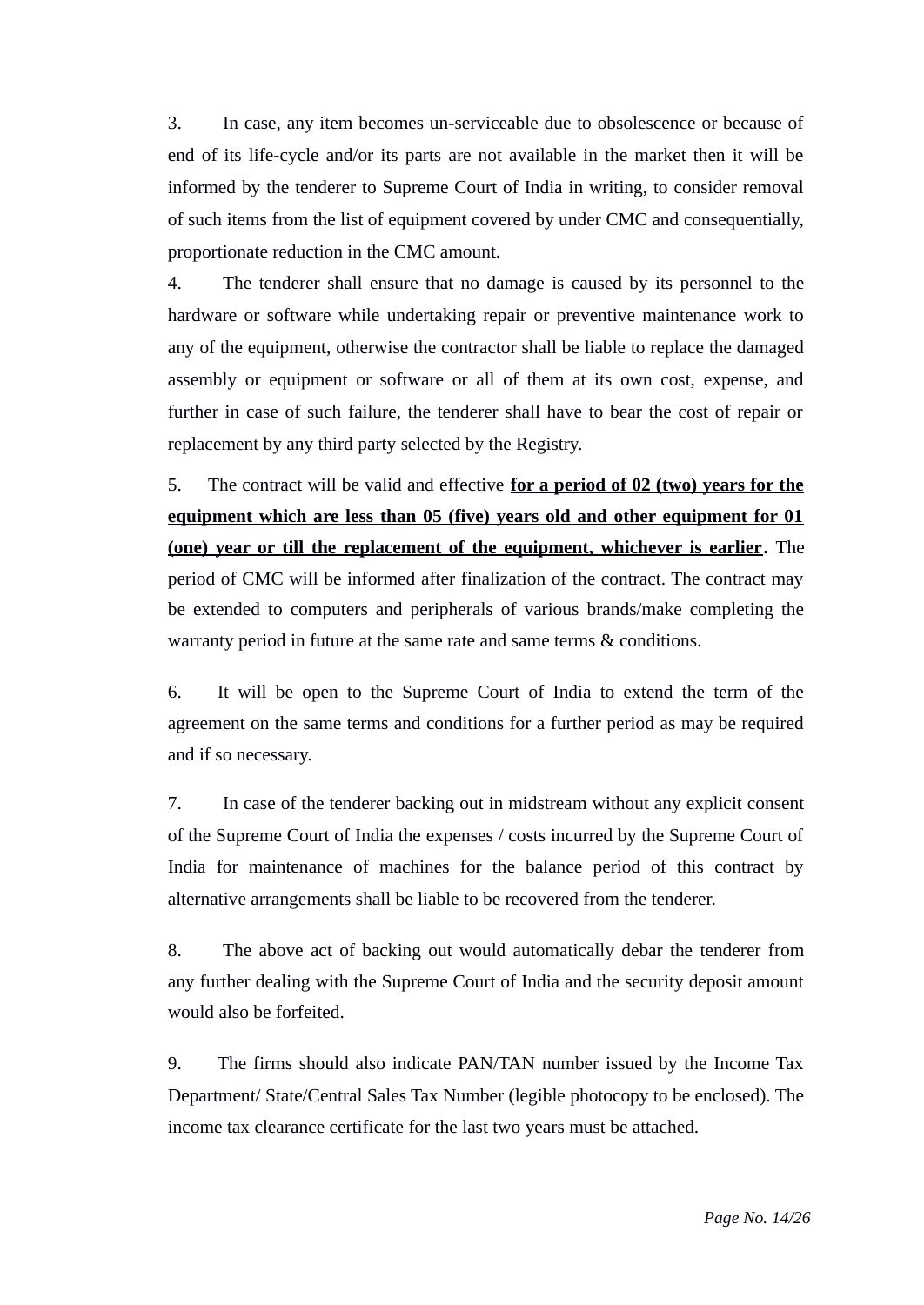10. The tenders should be given on tenderer's letter-head giving address, telephone number, E-mail address, details of contact persons etc., as per **Annexure-B** enclosed. Tender received without sealed cover or without quoting rates in the specified Performa will not be accepted.

11. The Supreme Court of India reserves the right to reduce or increase the number of equipment offered for maintenance contract during the currency of CMC. The Supreme Court of India also reserves the right to reject any tender without assigning any reason. The Supreme Court of India also reserves the right to accept or reject any or all of tenders in full or in part without assigning any reason or any correspondence whatsoever. However, conditional tender will not be entertained.

12. The contract can be terminated by Supreme Court of India at any time without assigning any reason. In this connection, the decision of the Registrar of the Supreme Court of India shall be final and binding on the tenderer. No payment will be made for the remaining period of service contract from the date of the termination of the contract including the period for which unsatisfactory services are rendered by the tenderer.

13. Supreme Court of India shall have all rights to use his discretion to alter/ modify any of the terms and conditions of the contract.

14. The rates quoted should be net and inclusive of all taxes.

15. Apart from the above criteria and the price quoted, the profile of the tenderer may be important criteria.

16. The tenderer must submit an Acceptance Letter on its letterhead for unconditional acceptance of the tender conditions or the whole of the tender document duly signed on each page for such acceptance.

17. Except where otherwise provided in the contract, all questions and disputes relating to the meaning of the instructions before mentioned and as to the quality of workmanship or materials used on the work or as to any other question, claim, right, matter or thing, whatsoever in any way arising out of or relating the contract, instructions, orders or these conditions or otherwise concerning the works, or the execution or failure to execute the same, whether arising during the progress of the work or after completion or abandonment thereof shall be referred to the Registrar,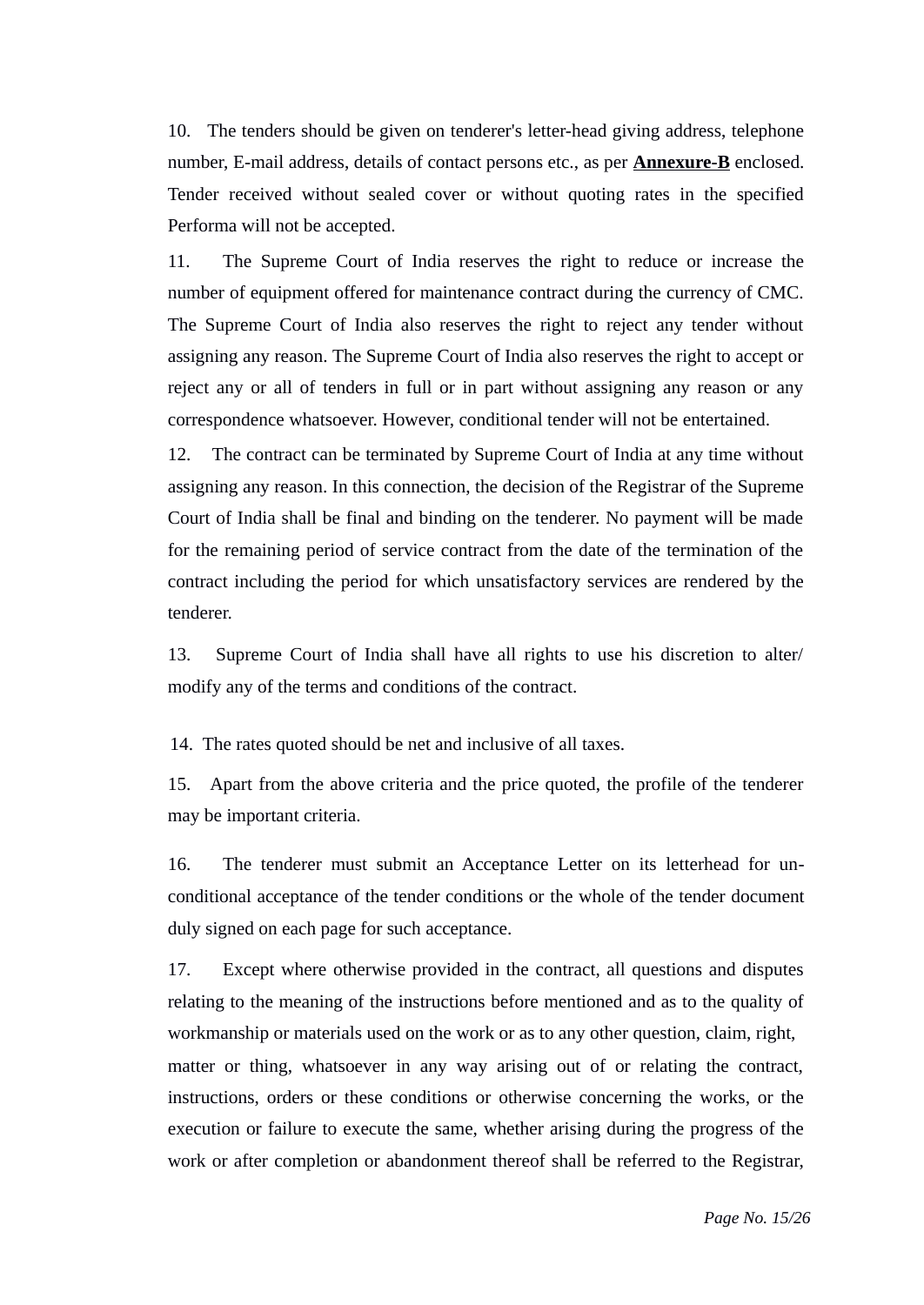Supreme Court of India as such, at the time of dispute and it would be the discretion of the Secretary General to refer it to any other officer of the Supreme Court or any other agency.

## **IX. Penalty Clause:**

1. Any lapse / loss due to poor workmanship in the maintenance of hardware and software by the deployed engineer / tenderer shall be viewed seriously and the tenderer shall be penalized for the lapses / losses, as deemed fit and decided by the Registrar in addition to penalty already fixed in the other terms and conditions in this tender notice.

2. In case of intermittent failures and repetitive problems due to improper diagnosis or repair, the system will be treated as continuously down and the consequences as per the terms and conditions of this contract shall follow.

3. If any PC/accessory/hardware is not repaired by the tenderer within a day, and the tenderer fails to provide a standby PC/accessory, a penalty of **₹1,000/-** (*Rupees One thousand only*) per day per equipment will be charged till such time the PC/accessory is repaired or appropriate standby is provided. In case the requisite parts are not available, the same should be replaced with the parts of optimum level of compatibility with the system.

4. If any of the Resident Engineers to be deputed for maintenance of equipment remains on leave or absent, a suitable substitute shall immediately be provided, failing which **deduction of 1000/- ₹** *(Rupees One thousand only)* **per day** of leave/absence of each such service *engineer* shall be deducted from the security a*nd/or outstanding* bills of the tenderer. The decision of *The Registrar, Supreme Court of India,* in this regard shall be final and binding upon the tenderer*.*

## **X. Earnest Money Deposit and Performance Security Deposit:**

1. The tenderers are required to send their tender along with a Demand Draft of ₹40,000/- (*Rupees Forty Thousand only*) as **Earnest Money Deposit** (EMD) in favour of The Registrar, Supreme Court of India, payable at New Delhi which will be refunded to the unsuccessful tenderer on written request after finalization of the contract**.** Tender received without earnest money deposit will not be considered. If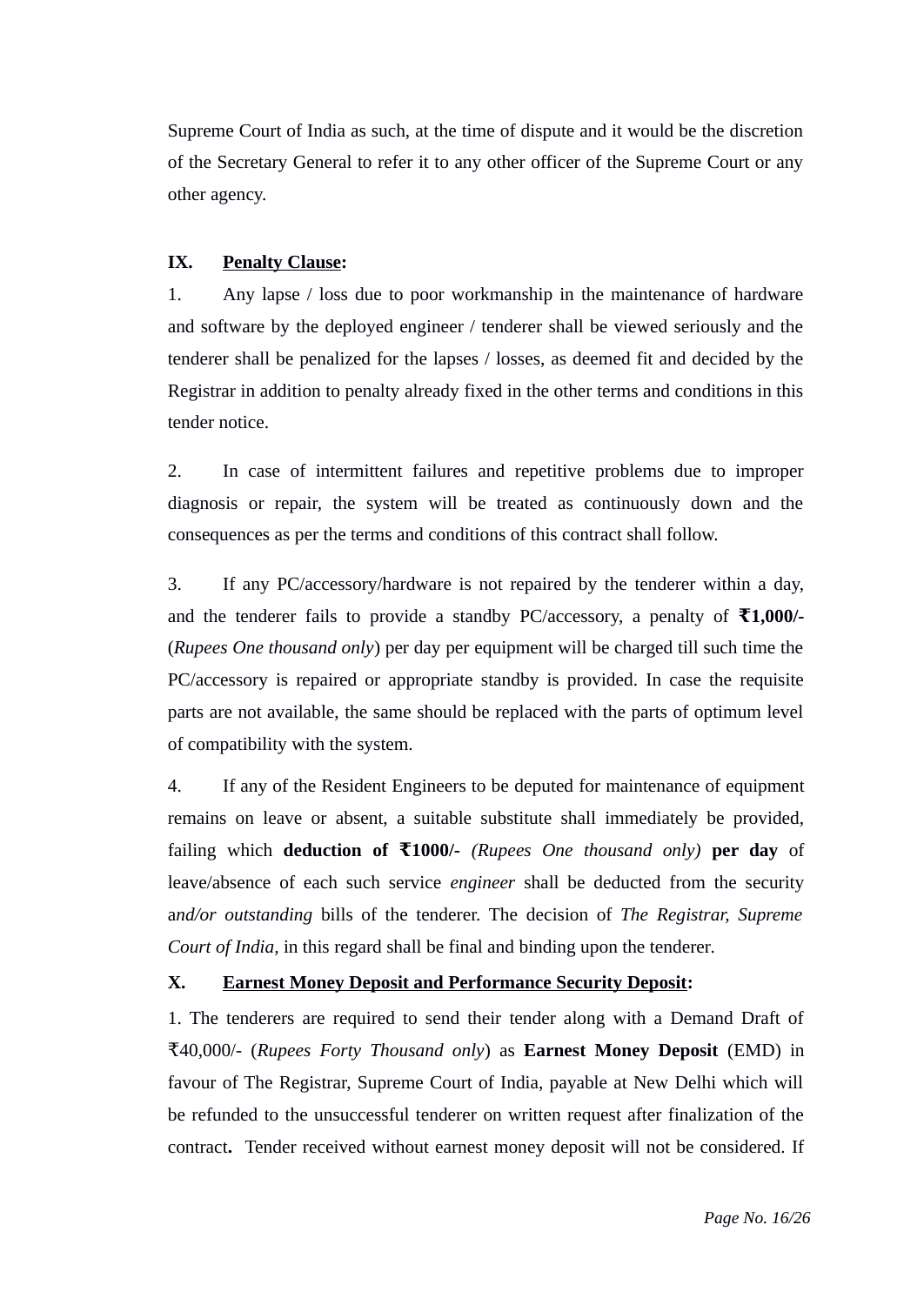the firm is exempted from depositing the EMD, a certificate to this effect has to be submitted along with the tender document.

2. The selected tenderer will also have to **deposit performance security deposit equivalent to 3% of the contract value** prior to execution of the contract/agreement by way of Bank Guarantee. This security deposit will be liable to be forfeited in the event of the tenderer's failure to perform as per contract/agreement and if they are not able to provide fault less service in time or if overall downtime of Computer exceeds 30 days in one year. This deposit towards performance shall be retained for a period of 26 months from the date of contract/agreement or till the final payment of the contract is made whichever is later.

3. No separate Security Deposit will be deducted from running account bills.

4. The tender shall remain valid for 90 days from the date of opening of financial bids and the tenderer shall not be allowed to *withdraw* it before that date. If any tenderer withdraws the *tender* before 90 days from the date of opening of financial bids, shall stand suspended from being eligible for bidding/award of all future contract(s) of Supreme Court of India for a period of one year from the date of committing such breach. shall stand forfeited.

## **XI. Submission of Tender:**

1. The firms fulfilling the above terms and conditions may submit their sealed tender in two separate envelopes for submitting (i) Earnest Money for CMC of Computers, Printers, Scanners etc. and (ii) Financial Bid Containing Annexure 'A', 'B' & 'C' superscribing on each respective envelope: -

**a) Earnest Money for CMC of Computers, Printers, Scanners etc. " and**

**b) Financial Bid for CMC of Computers, Printers, Scanners etc. at Reception Counter No.17 (R & I) addressed by name and may be sent to the undersigned up to 3.00 PM on or before 5th April 2022.**

2. Tenderers may please submit their lowest rates in the enclosed prescribed Performa as **Annexure 'A',** with details as per **Annexure 'B'** and **Annexure 'C'** duly executed and signed SEALED COVERS addressed to Mr. Anil Kumar Sharma, Additional Registrar (AM).

3. Every tenderer shall be deemed to have inspected all the equipment proposed to be included in CMC, before submitting the tenders.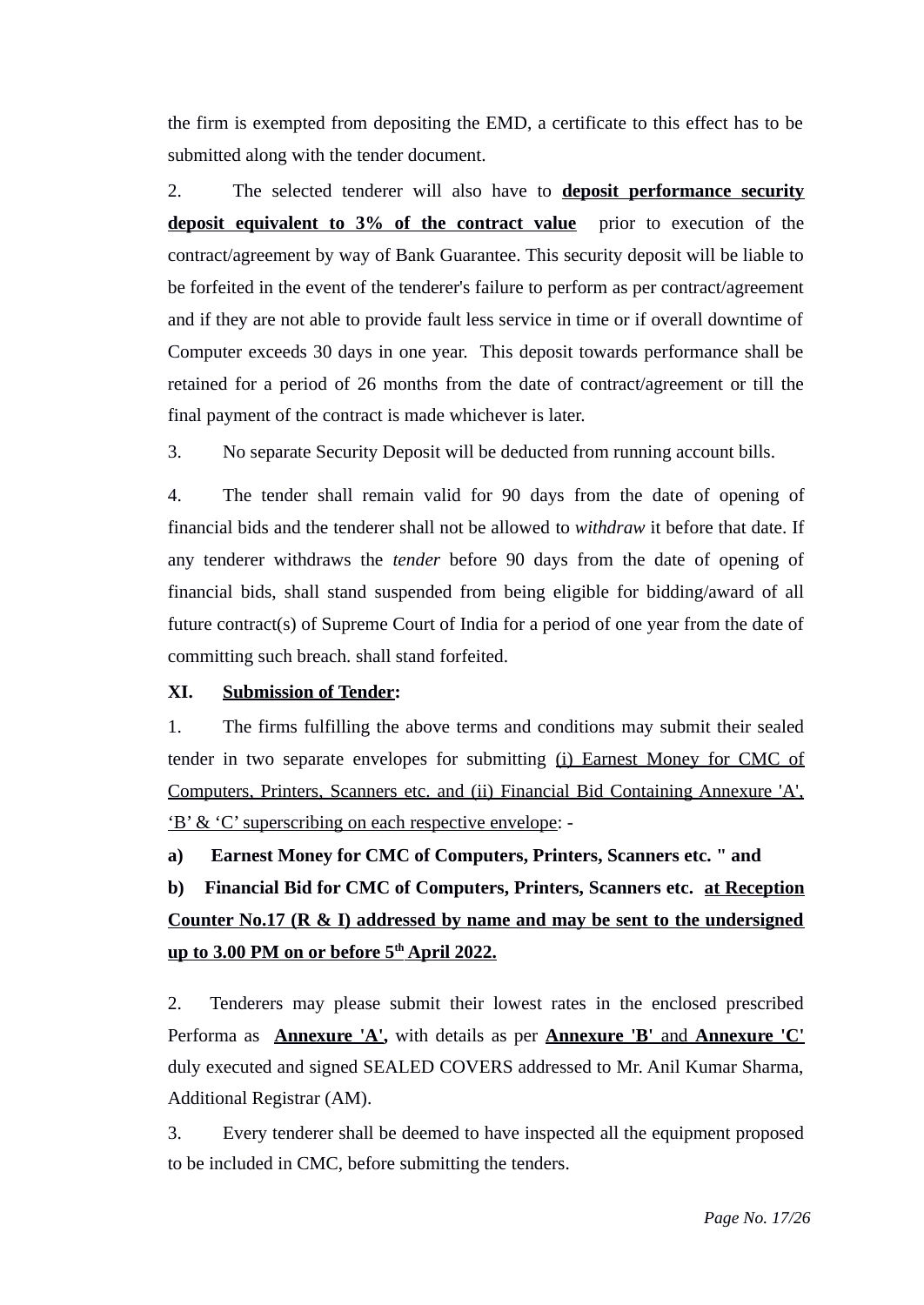4. The other requisite documents mentioned above should also accompany the tenders. Offers not accompanied by requisite documents shall not be considered. Hypothetical/conditional tenders will not be entertained. Tenders once submitted shall NOT be allowed to be amended/withdrawn till finalization of the matter. Otherwise appropriate action will be taken.

5. Registry will deal with the tenderer directly and no middle men/agents/Commission Agents etc. should be asked by the Tenderers to represent their cause and they will not be entertained by the Registry.

6. Over-writing/over-typing or erasing of the figures are not allowed and shall render the tender invalid.

The Tenders/Bids will be opened on the same day i.e.,  $5^{\text{th}}$  **April 2022 at 03:30 P.M.** in the Registry by a Committee of Officers constituted for the purpose before the representatives of the firms, who may wish to remain present at the time of opening the tenders, if they are interested. In the first instance, envelopes containing 'Bid Security Declaration Form' may be opened and thereafter the envelopes containing Financial Bids will be opened. One representative of each tenderer will be allowed to remain present at the time of opening the sealed tenders. The representative of each tenderer should carry the identity card and letter of authority of the tenderer.

The tenders received after due date and/or *time* and/or without Earnest Money will not be entertained.

Sd/-

 (ANIL KUMAR SHARMA) ADDITIONAL REGISTRAR(AM) 15-03-2022

*Encls*: *As Above.*

*Note : Registry shall remain closed from 17th to 19th March 2022 on account of Holi Holidays.*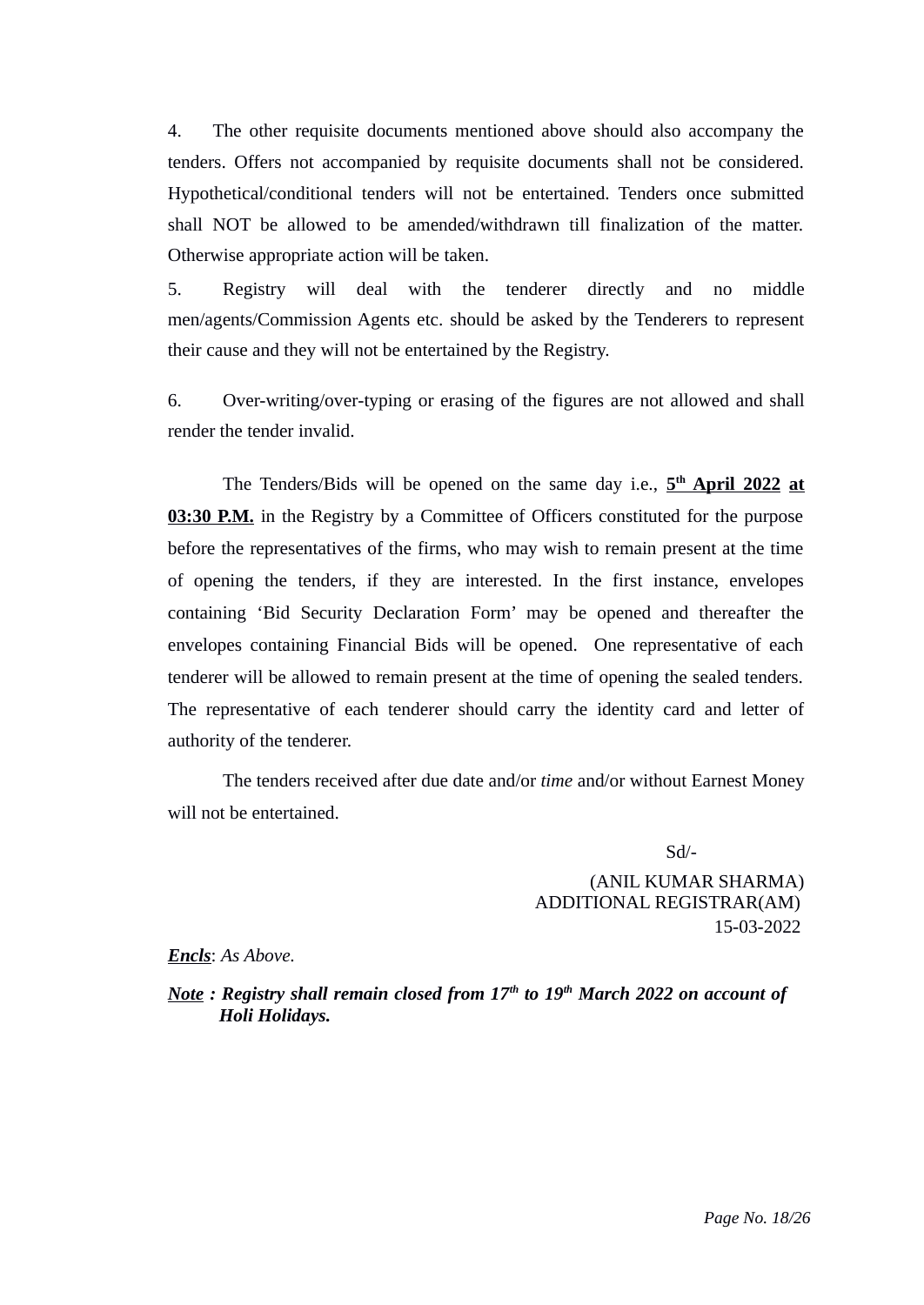#### **Annexure "A"**

# **Supreme Court of India**

# *Details of Computers, Printers & Scanners etc. for CMC*

| SI.<br>No.     | Details of equipment for maintenance                                                                                                          | <b>Year of</b><br><b>Purchase</b> | Nos. of<br>equipment | Rate per unit/<br>per annum | <b>Total Cost</b> |
|----------------|-----------------------------------------------------------------------------------------------------------------------------------------------|-----------------------------------|----------------------|-----------------------------|-------------------|
| 1.             | <b>HP Desktop Computers</b><br>Ubuntu Linux /Windows based<br>including                                                                       | 2009                              | 250                  |                             |                   |
|                | Hardware & Software.<br>HP-2055dn Duplex Laser Printers including                                                                             | $-do-$                            | 200                  |                             |                   |
| 2              | all spare parts, connection cords, installation of<br>device, drivers etc.                                                                    |                                   |                      |                             |                   |
| 3              | <b>HP-M1522n</b><br><b>Multi-Functional</b><br><b>Devices</b><br>(Printer, Scanner & Copier) including all spare                              | $-do-$                            | $30\,$               |                             |                   |
|                | parts, connection cords, installation of device,<br>drivers etc.                                                                              |                                   |                      |                             |                   |
| 4              | HP-P1008 Mono Laser Printers including all<br>spare parts, connection cords, installation of<br>device, drivers etc.                          | -do-                              | 20                   |                             |                   |
| 5              | <b>HCL Desktop Computers</b><br>Ubuntu Linux /Windows based<br>including<br>Hardware & Software.                                              | 2012                              | 136                  |                             |                   |
| 6              | <b>HP-1566 Laser Printers</b><br>including all spare parts, connection cords,<br>installation of device, drivers etc.                         | $-do-$                            | 100                  |                             |                   |
| $\overline{7}$ | <b>HP Scanjet 8270 Scanners</b><br>including all spare parts, connection cords,<br>installation of device, drivers etc.                       | $-do-$                            | 10                   |                             |                   |
| 8              | <b>DELL Optiplex 3020 Desktop Computers</b><br>Ubuntu Linux /Windows based<br>including<br>Hardware & Software.                               | 2015                              | 200                  |                             |                   |
| 9              | Ricoh - SP3600DN Duplex Laser Printers<br>including all spare parts, connection cords,<br>installation of device, drivers etc                 | $-do-$                            | 100                  |                             |                   |
| 10             | <b>Ricoh - SP310 DN Duplex Laser Printers</b><br>including all spare parts, connection cords,<br>installation of device, drivers etc          | $-do-$                            | 50                   |                             |                   |
| 11             | Ricoh - SP3510 SF Multi-Function Devices<br>including all spare parts, connection cords,<br>installation of device, drivers etc               | $-do-$                            | $11\,$               |                             |                   |
| 12             | Officejet 7110 Wide Format<br>HP-7110<br><b>ePrinter</b> including all spare parts, connection<br>cords, installation of device, drivers etc. | $-do-$                            | 15                   |                             |                   |

(Tender Notice No.33/COM/AMC/2022)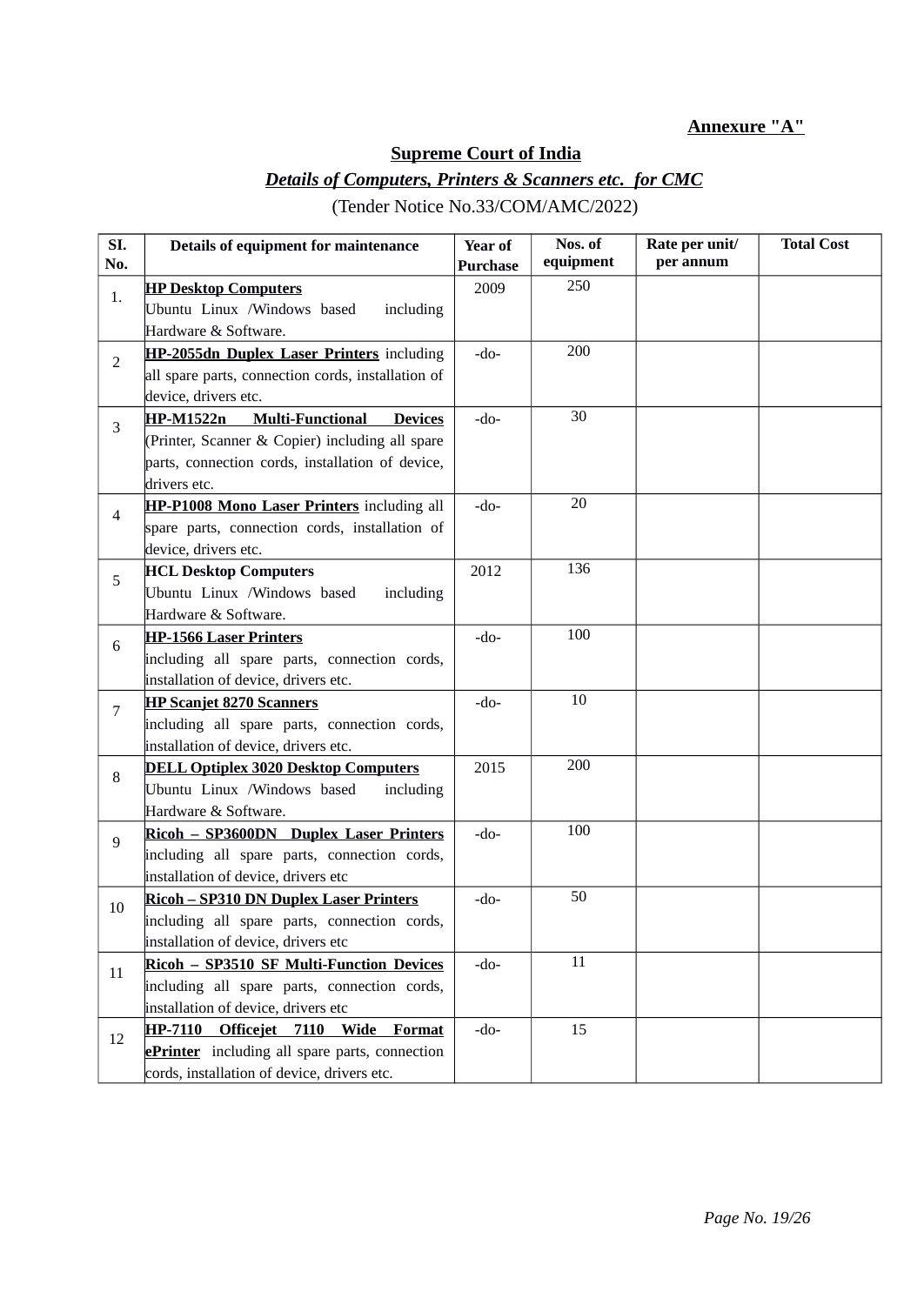| SI.<br>No. | Details of equipment for maintenance                                         | <b>Year of</b><br><b>Purchase</b> | Nos. of<br>equipment | Rate per unit/<br>per annum | <b>Total Cost</b> |
|------------|------------------------------------------------------------------------------|-----------------------------------|----------------------|-----------------------------|-------------------|
|            | <b>HP All in One Touch 400 GI Desktop</b>                                    | 2015                              | 02                   |                             |                   |
| 13         | including all spare parts, connection cords,                                 |                                   |                      |                             |                   |
|            | installation of device, drivers etc                                          |                                   |                      |                             |                   |
|            | <b>Information Kiosk</b>                                                     | 2015-16                           | 11                   |                             |                   |
| 14         | including all spare parts, connection cords,                                 |                                   |                      |                             |                   |
|            | installation of device, drivers etc                                          |                                   |                      |                             |                   |
| 15         | Ricoh - SP3510 SF Multi-Function                                             | 2016                              | 03                   |                             |                   |
|            | <b>Devices</b> including<br>all<br>spare<br>parts,                           |                                   |                      |                             |                   |
|            | connection cords, installation of device,                                    |                                   |                      |                             |                   |
|            | drivers et                                                                   |                                   |                      |                             |                   |
| 16         | <b>HP-1025 Color Printer</b>                                                 | 2016-17                           | 03                   |                             |                   |
|            | including all spare parts, connection cords,                                 |                                   |                      |                             |                   |
|            | installation of device, drivers etc                                          |                                   |                      |                             |                   |
| 17         | <b>HP-M506</b><br>Laser<br><b>Duplex</b><br><b>Printers</b>                  | 2017                              | 186                  |                             |                   |
|            | including all spare parts, connection cords,                                 |                                   |                      |                             |                   |
|            | installation of device, drivers etc.                                         |                                   |                      |                             |                   |
| 18         | <b>HP-M521 DN Multi-Function Printers</b>                                    | $-do-$                            | 50                   |                             |                   |
|            | including all spare parts, connection cords,                                 |                                   |                      |                             |                   |
|            | installation of device, drivers etc                                          |                                   |                      |                             |                   |
| 19         | HP - SJ 9120 Scanners including all                                          | -do-                              | 20                   |                             |                   |
|            | spare parts, connection cords, installation                                  |                                   |                      |                             |                   |
|            | of device, drivers etc.                                                      |                                   |                      |                             |                   |
| 20         | <b>HP Prodesk 600 G3 Small Form</b>                                          | -do-                              | 62                   |                             |                   |
|            | <b>Factor Desktop</b> including Hardware &                                   |                                   |                      |                             |                   |
|            | Software.                                                                    |                                   |                      |                             |                   |
| 21         | Ricoh- SPC 440DN Colour<br><b>Laser</b>                                      | 2018                              | 10                   |                             |                   |
|            | Printers                                                                     |                                   |                      |                             |                   |
|            | including all spare parts, connection cords,                                 |                                   |                      |                             |                   |
|            | installation of device, drivers etc                                          |                                   |                      |                             |                   |
| 22         | <b>Epson L3150 Printer</b>                                                   | 2019                              | 01                   |                             |                   |
|            | including all spare parts, connection cords,                                 |                                   |                      |                             |                   |
|            | installation of device, drivers etc                                          |                                   | 02                   |                             |                   |
| 23         | <b>HP-429FDW Multifunction Device</b>                                        | 2020                              |                      |                             |                   |
|            | including all spare parts, connection cords,                                 |                                   |                      |                             |                   |
|            | installation of device, drivers etc                                          |                                   | 708                  |                             |                   |
| 24         | <b>HP All in One PCs/Desktop (Non Touch)</b>                                 | 2017                              |                      |                             |                   |
|            | including Hardware & Software.                                               |                                   | 64                   |                             |                   |
| 25         | <b>Dell All in One Pcs/Desktop (Touch)</b><br>including Hardware & Software. | 2017                              |                      |                             |                   |
|            | <b>WACOM Display Computers</b>                                               | 2017                              | 62                   |                             |                   |
| 26         | including Hardware & Software.                                               |                                   |                      |                             |                   |
|            | <b>HP-M506DN Duplex Laser Printers</b>                                       | 2019                              | 16                   |                             |                   |
| 27         | including all spare parts, connection cords,                                 |                                   |                      |                             |                   |
|            | installation of device, drivers etc                                          |                                   |                      |                             |                   |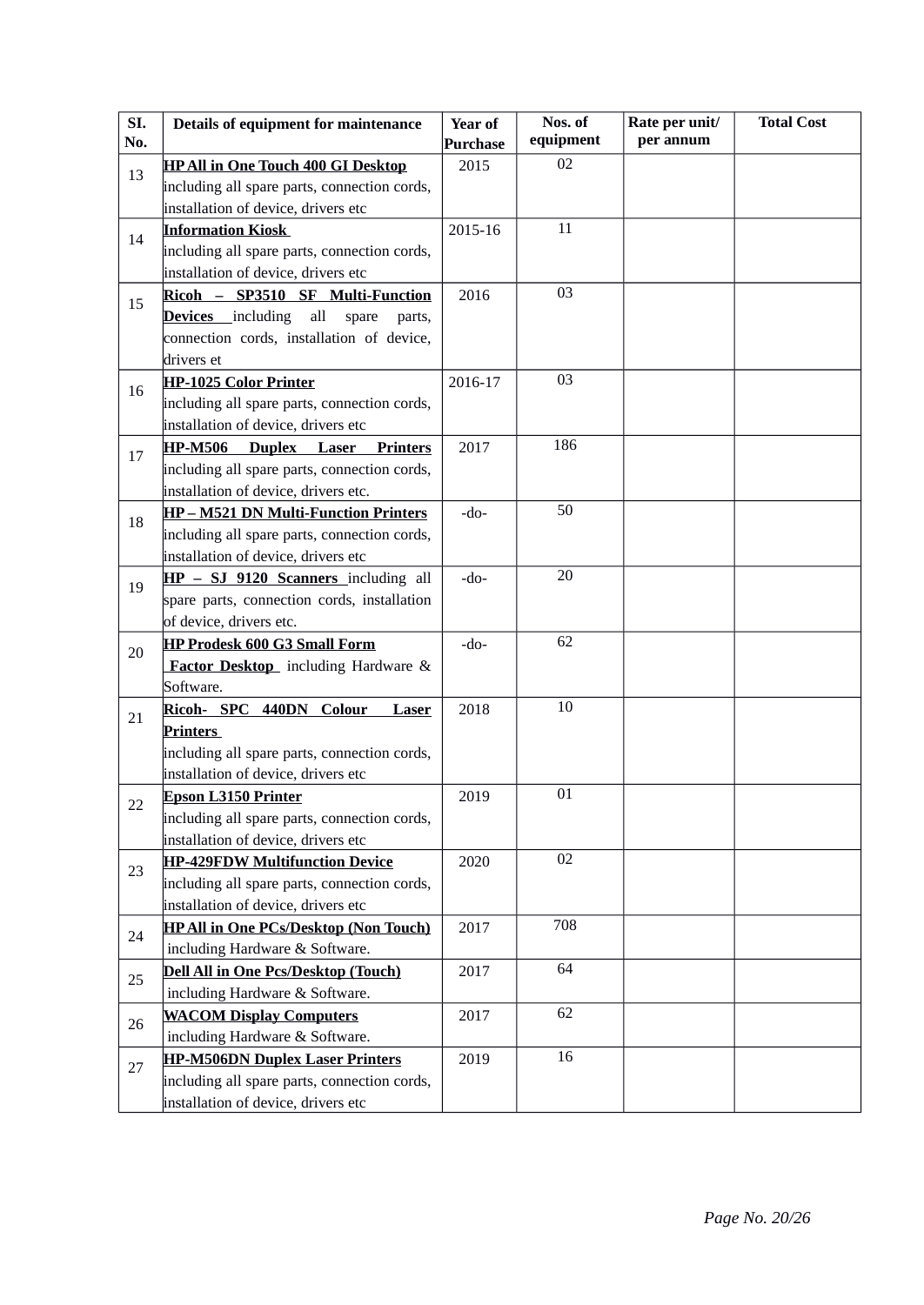| SI. | Details of equipment for maintenance         | Year of  | Nos. of   | Rate per unit/ | <b>Total Cost</b> |
|-----|----------------------------------------------|----------|-----------|----------------|-------------------|
| No. |                                              | Purchase | equipment | per annum      |                   |
| 28  | <b>HP-M521 DN Multi-Function Printers</b>    | 2019     | 12        |                |                   |
|     | including all spare parts, connection cords, |          |           |                |                   |
|     | installation of device, drivers etc          |          |           |                |                   |
|     | <b>TOTAL EQUIPMENT</b>                       |          | 2334 Nos. |                |                   |
|     |                                              |          |           |                |                   |

**Note :** *All the above mentioned equipment are to be covered under Comprehensive Maintenance Contract which includes repair/replacement of all spare parts, connection cords, installation of devices, drivers etc. Moreover, company/tenderer may specify any spare part (s)/ circumstances which will not be covered under CMC hereinbelow along with its cost.* 

*1. \_\_\_\_ 2. \_\_\_ 3. \_\_\_*

**Date : Signature Place: with name and position in firm with seal/rubber stamp**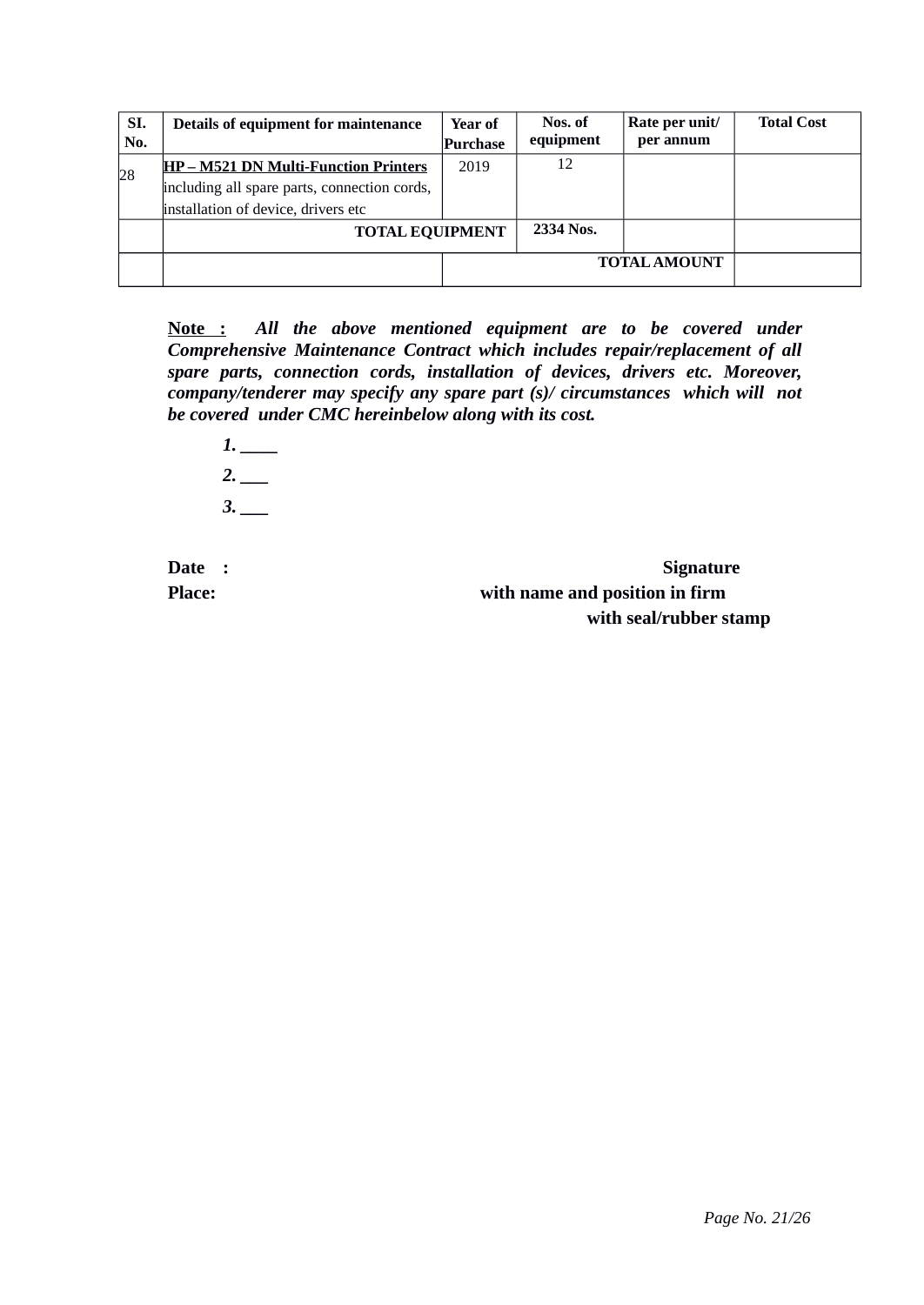#### **Annexure "B"**

## **Supreme Court of India**

## **Tender for CMC (Tender Notice No.33/COM/AMC/2021)**

Performa for submitting tenders for the CMC Services for Computers and Printers: -

1. Name & Address of the Tenderer:

2. Name of the contact person with Mobile, Telephone number, fax number and email address:

- 3. Traders Identification No. (TAN):
- 4. PAN number:
- 4A. GST Number:
- 5. Service Tax No. along with registration certificate:
- 6. Details of Technical Staff:

| S.No.          | <b>Name</b> | Qualification | <b>Experience</b> |
|----------------|-------------|---------------|-------------------|
| 1              |             |               |                   |
| $\overline{2}$ |             |               |                   |
| 3              |             |               |                   |
| 4              |             |               |                   |
| 5              |             |               |                   |

If required additional sheet may be added.

7. Whether the tenderer has at least 3 years' Experience of maintaining hardware and network system in Government organizations/public sector undertakings/large companies for Windows/Linux based systems (Yes/No.)/ If yes, proof be attached.

8. Client's details: -

| S.No.         | <b>Name</b> | <b>Address</b> | <b>Contact Person with</b><br>telephone -mobile no<br>&<br>email, if any | Period of<br><b>Contract</b> | Details of the<br>certificate/proof<br>attached |
|---------------|-------------|----------------|--------------------------------------------------------------------------|------------------------------|-------------------------------------------------|
|               |             |                |                                                                          |                              |                                                 |
| $\mathcal{D}$ |             |                |                                                                          |                              |                                                 |
| 3             |             |                |                                                                          |                              |                                                 |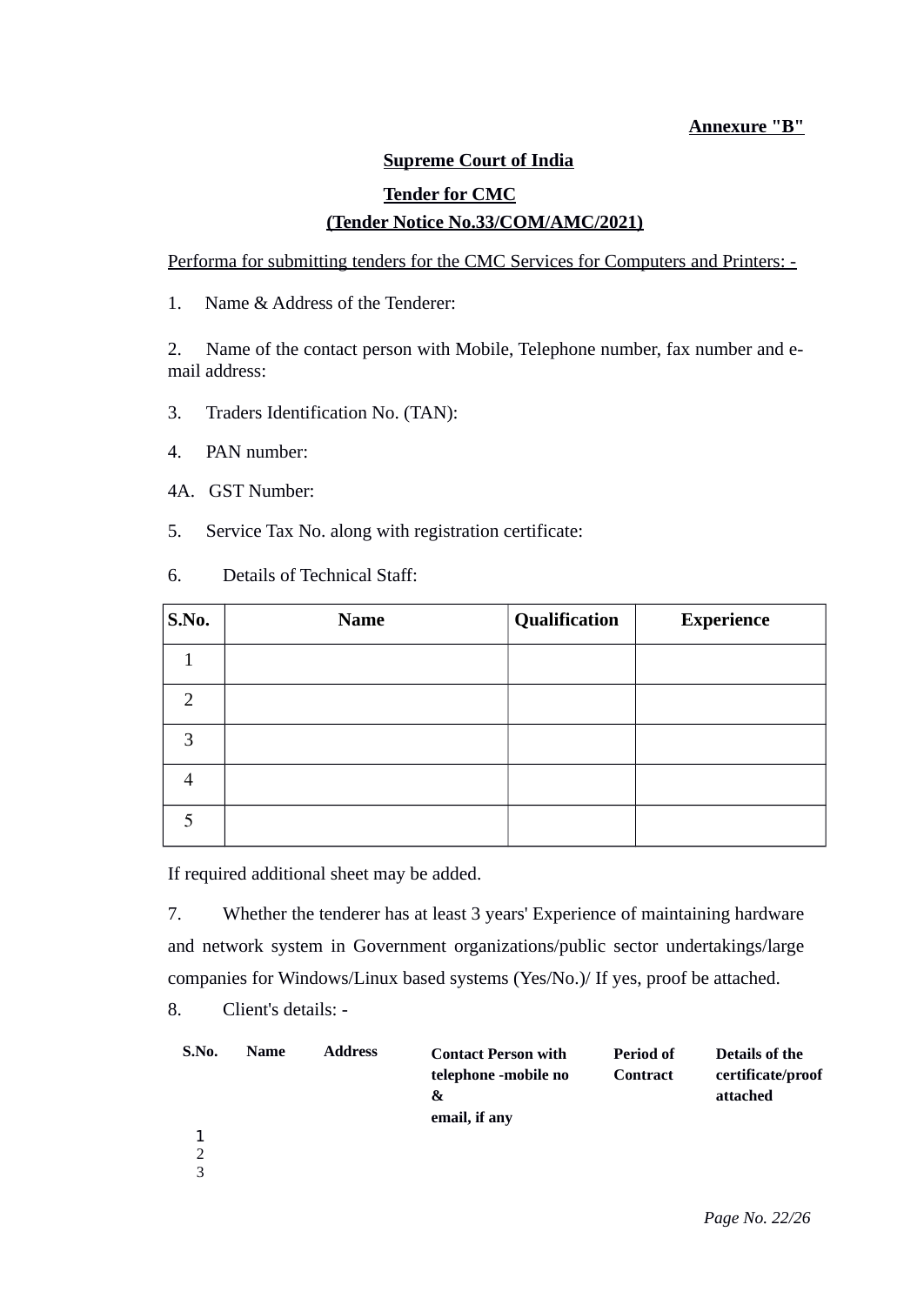| S.No | Name & Address of<br>the firm | <b>Telephone</b><br>No. | <b>PAN</b><br>No. | VAT/<br><b>GST</b><br>No. | <b>Turnover (Rs.)</b><br>2018-19 2019-20 2020-2021 |  |
|------|-------------------------------|-------------------------|-------------------|---------------------------|----------------------------------------------------|--|
|      |                               |                         |                   |                           |                                                    |  |
|      |                               |                         |                   |                           |                                                    |  |
|      |                               |                         |                   |                           |                                                    |  |

| <b>Whether maintenance</b> | Name of the   | Govt. & | <b>Inventory stock</b> | Documents enclosed in |
|----------------------------|---------------|---------|------------------------|-----------------------|
| business or not            | <b>Client</b> | Pvt.    |                        | support               |
|                            |               |         |                        |                       |

*\* Whether Income Tax clearance certificate for the last two years attached.*

The terms and conditions of the comprehensive maintenance contract (CMC) for computers and its peripherals as stated in the tender document arc unconditionally acceptable to us in its entirety.

I/We agree to maintain systems and peripherals as listed in **Annexure-'A'** in accordance with the terms and conditions laid down in this tender notice at yearly charges as given in this offer. We understand that the list in Annexure-A is indicative, and that actual number of equipment may differ, and payment shall be calculated as per such actual nos. which shall be confirmed by providing full details as per schedule to be prepared and provided by us at the end of quarter.

In case any provision of the tender is found violated at any time after assignment of contract, I/we agree that the contract shall be summarily cancelled and Supreme Court of India shall, without prejudice to any other right or remedy be at liberty to forfeit the full said security amount absolutely.

If the tenderer does not fulfil the minimum qualifying criteria of the tender l/we will not lodge any claim for opening of commercial/financial bid.

I/We hereby undertake that we shall make good any loss/damage caused to the equipment under annual comprehensive maintenance or any other property or the Supreme Court of India through our negligence.

I/We agree that in case of any dispute or difference arising out of or under the contract, the decision of Registrar, Supreme Court of India shall be conclusive and binding on us.

> Signature with name and position in the firm with seal/Rubber stamp

**Date**: **Place**: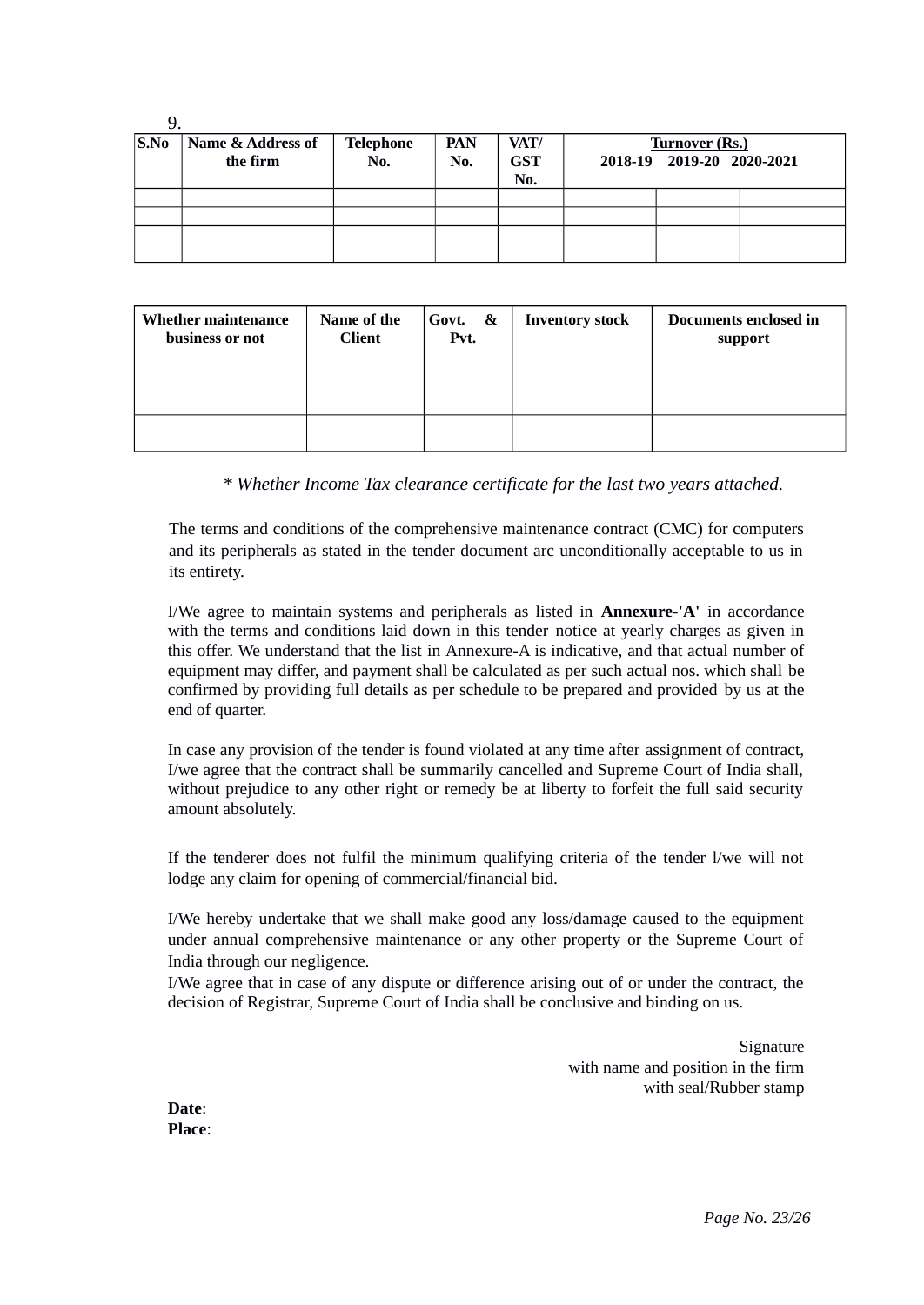#### **SUPREME COURT OF INDIA**

## **Annexure 'C'**

| S.No. | Location | of CPU | $\vert$ Srl. No. Srl. No. of $\vert$ Srl. No. of<br><b>Monitor</b> | Keyboard | Srl. No. of<br><b>Mouse</b> | Srl. No. of<br><b>Speaker</b> | Srl. No. of<br>Printer |
|-------|----------|--------|--------------------------------------------------------------------|----------|-----------------------------|-------------------------------|------------------------|
|       |          |        |                                                                    |          |                             |                               |                        |
|       |          |        |                                                                    |          |                             |                               |                        |
|       |          |        |                                                                    |          |                             |                               |                        |

- Date & time of lodging complaint
- Nature of failure
- Date & time of rectifying the complaint or providing standby, if complaint not rectified
- Total down time Hrs. Mts.

of Resident Engineer

Signature Signature of user (With name & date) (with name, designation & date)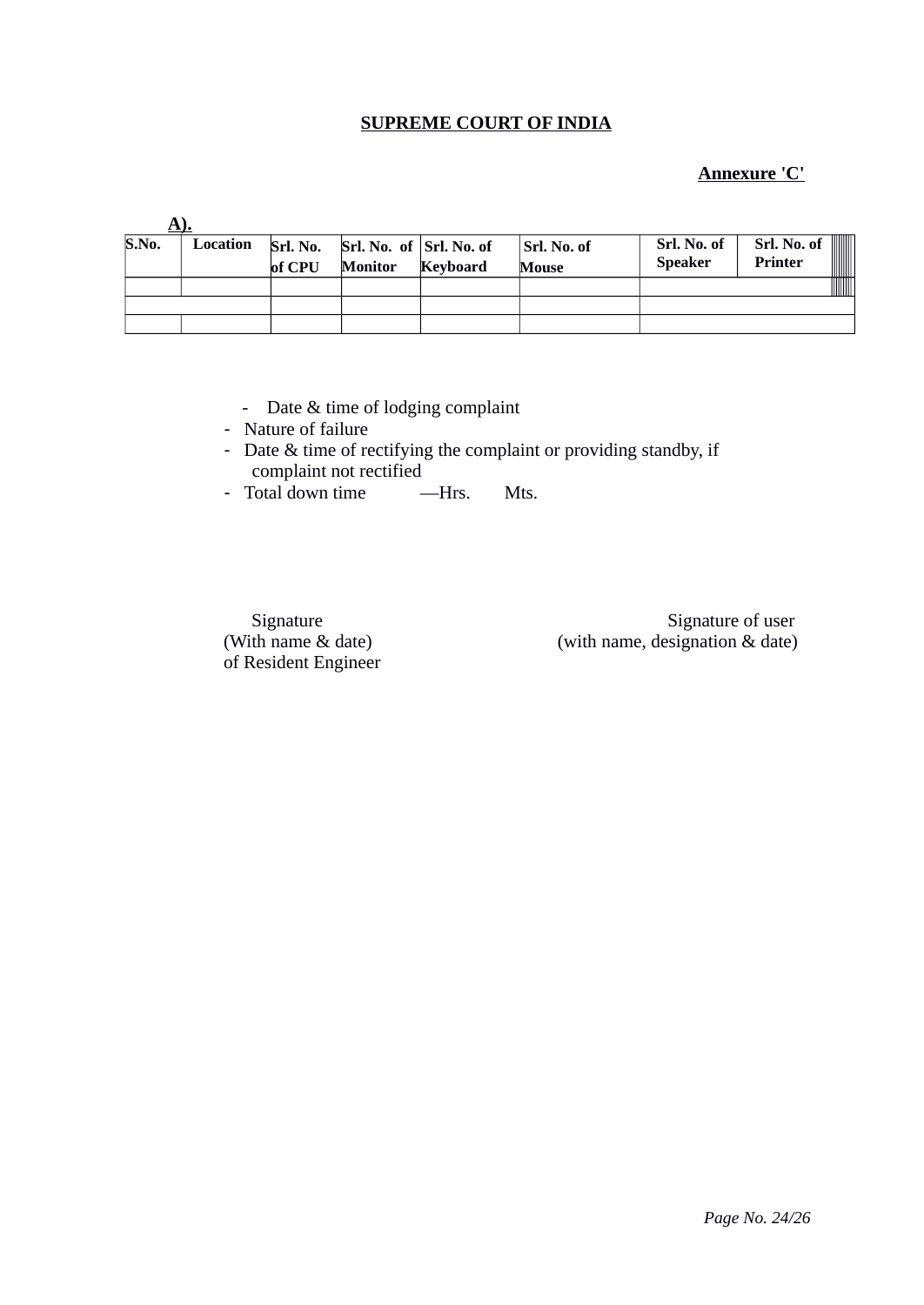# **PROFORMA OF PREVENTIVE MAINTENANCE**

# **ANNEXURE - 'D'**

## **PERSONAL COMPUTERS**

| <b>PARTICULARS</b>                                                                 | <b>COMPLIED (YES / NO)</b> |
|------------------------------------------------------------------------------------|----------------------------|
| Scan Hard Disk file systems for errors                                             |                            |
| Scan for viruses                                                                   |                            |
| <b>Clean TFT Screen</b>                                                            |                            |
| De-fragment Hard Disk                                                              |                            |
| Scan for Hard Disk read Errors                                                     |                            |
| Clean Mouse                                                                        |                            |
| Check for full hard disk volumes and remove unnecessary files                      |                            |
| Update virus definition files                                                      |                            |
| Check power protection devices to ensure they are still protecting the<br>system   |                            |
| Check power supply fan for ventilation and dirt build up and clean if<br>necessary |                            |
| <b>Backup CMOS information</b>                                                     |                            |
| Clean disk drive internal and read/write heads                                     |                            |
| Check process temperature, inspect heat sink and fan to ensure they are<br>working |                            |
| Check Hard Disk for temperature and Vibration                                      |                            |
| Clean exterior of Case                                                             |                            |
| <b>Clean Exterior of TFT Screen</b>                                                |                            |
| Check and clean interior, motherboard and expansion cards if necessary             |                            |
| Check internal connections and Cables                                              |                            |
| Clean Keyboards                                                                    |                            |